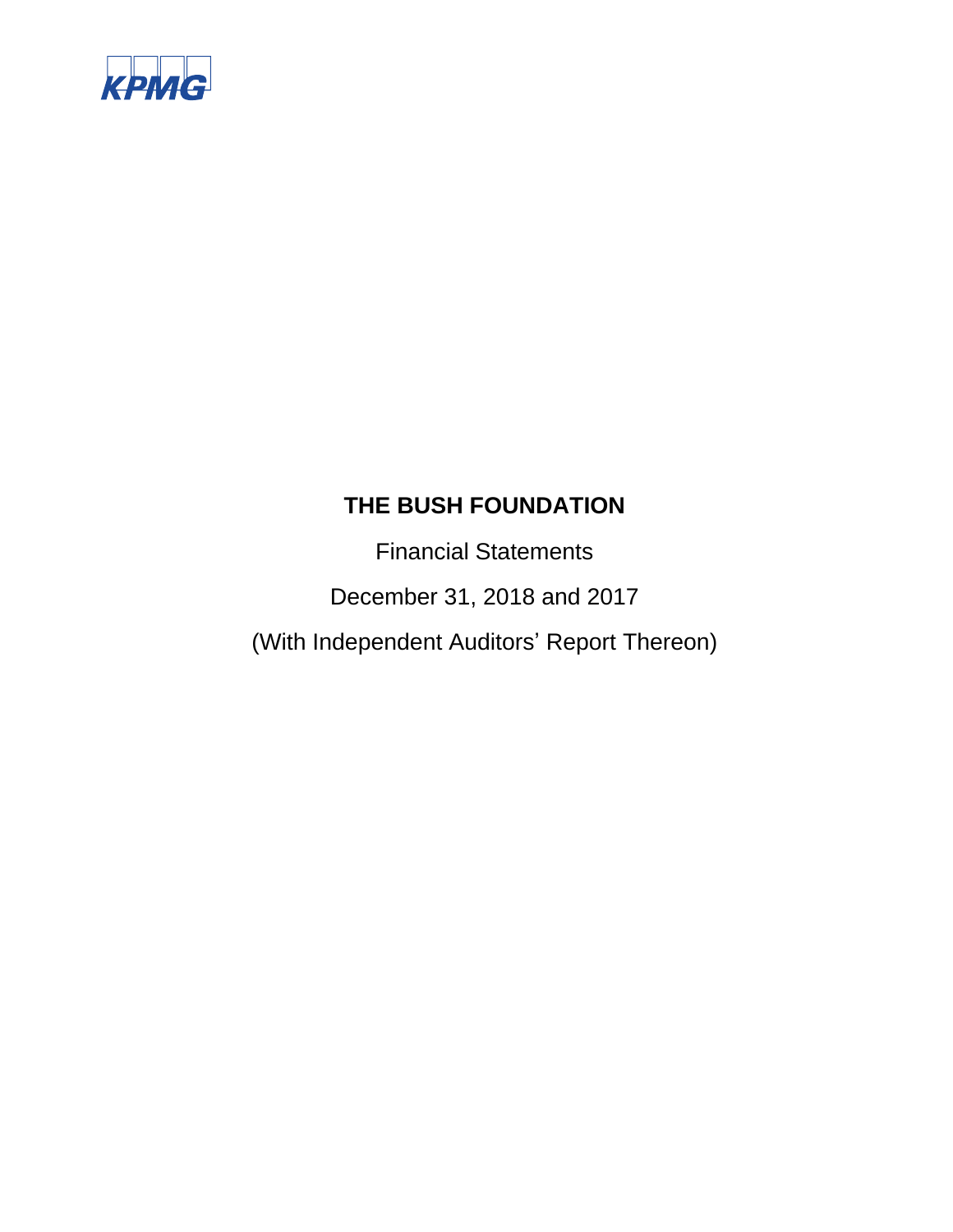

KPMG LLP 4200 Wells Fargo Center 90 South Seventh Street Minneapolis, MN 55402

#### **Independent Auditors' Report**

The Board of Directors The Bush Foundation:

We have audited the accompanying financial statements of the Bush Foundation, which comprise the statements of financial position as of December 31, 2018 and 2017, and the related statements of activities and cash flows for the years then ended, and the related notes to the financial statements.

#### *Management's Responsibility for the Financial Statements*

Management is responsible for the preparation and fair presentation of these financial statements in accordance with U.S. generally accepted accounting principles; this includes the design, implementation, and maintenance of internal control relevant to the preparation and fair presentation of financial statements that are free from material misstatement, whether due to fraud or error.

#### *Auditors' Responsibility*

Our responsibility is to express an opinion on these financial statements based on our audits. We conducted our audits in accordance with auditing standards generally accepted in the United States of America. Those standards require that we plan and perform the audit to obtain reasonable assurance about whether the financial statements are free from material misstatement.

An audit involves performing procedures to obtain audit evidence about the amounts and disclosures in the financial statements. The procedures selected depend on the auditors' judgment, including the assessment of the risks of material misstatement of the financial statements, whether due to fraud or error. In making those risk assessments, the auditor considers internal control relevant to the entity's preparation and fair presentation of the financial statements in order to design audit procedures that are appropriate in the circumstances, but not for the purpose of expressing an opinion on the effectiveness of the entity's internal control. Accordingly, we express no such opinion. An audit also includes evaluating the appropriateness of accounting policies used and the reasonableness of significant accounting estimates made by management, as well as evaluating the overall presentation of the financial statements.

We believe that the audit evidence we have obtained is sufficient and appropriate to provide a basis for our audit opinion.

#### *Opinion*

In our opinion, the financial statements referred to above present fairly, in all material respects, the financial position of the Bush Foundation as of December 31, 2018 and 2017, and the changes in its net assets and its cash flows for the years then ended, in accordance with U.S. generally accepted accounting principles.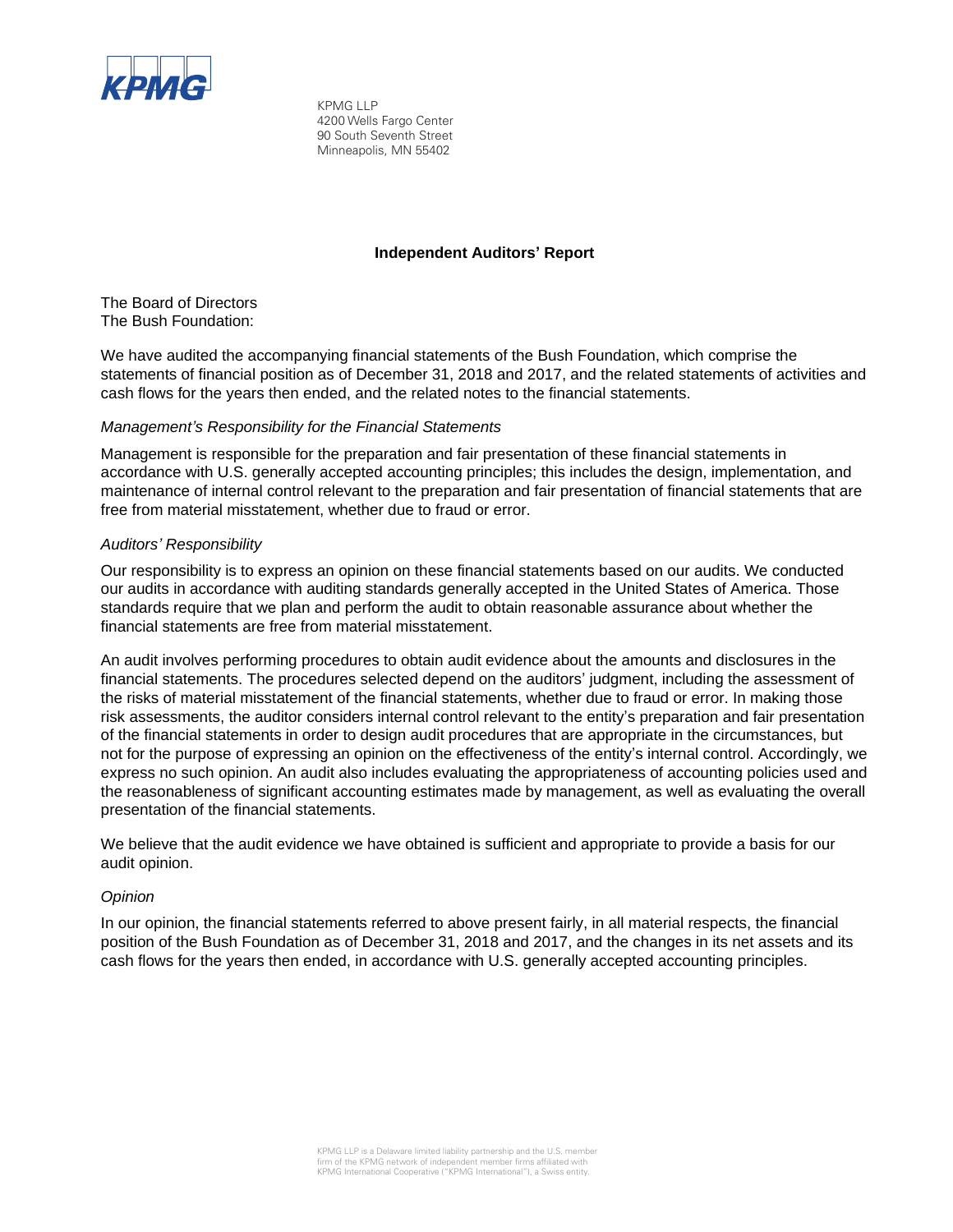

#### *Emphasis of Matter*

As discussed in Note 1(j) to the financial statements, in 2018 the Bush Foundation adopted new accounting guidance, ASU 2016-14, *Not-for-Profit Entities (Topic 958): Presentation of Financial Statements of Not-for-Profit Entities*. Our opinion is not modified with respect to this matter.



Minneapolis, Minnesota July 11, 2019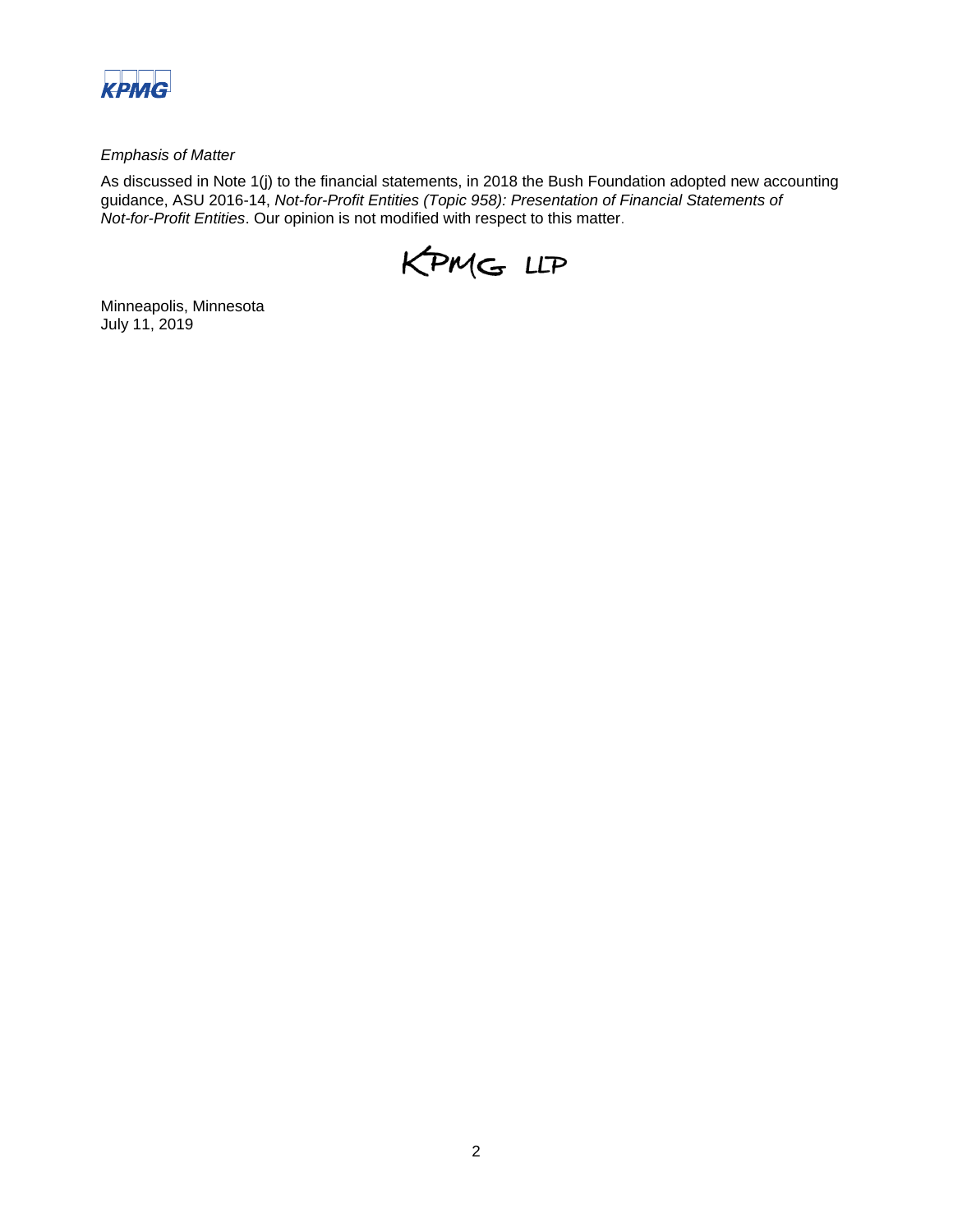Statements of Financial Position

December 31, 2018 and 2017

# (In thousands)

| <b>Assets</b>                                               | 2018          | 2017    |
|-------------------------------------------------------------|---------------|---------|
| Cash                                                        | \$<br>92      | 21      |
| Investments and cash equivalents, at fair value             | 956,919       | 971,633 |
| Program-related investments                                 | 4,930         | 2,038   |
| Dividends and interest receivable                           | 903           | 501     |
| Unsettled trades receivable                                 | 6,230         |         |
| Federal excise and unrelated business income tax receivable | 416           | 185     |
| Furniture, equipment, and leasehold improvements, net of    |               |         |
| accumulated depreciation of \$118 and \$104, respectively   | 32            | 42      |
| Other assets                                                | 121           | 125     |
| <b>Total assets</b>                                         | \$<br>969,643 | 974,545 |
| <b>Liabilities and Net Assets</b>                           |               |         |
| Accounts payable                                            | \$<br>569     | 690     |
| Unsettled trades payable                                    | 1,316         | 475     |
| Accrued and other liabilities                               | 410           | 478     |
| Federal excise and UBIT payable                             | 118           |         |
| Deferred federal excise taxes                               | 5,000         | 5,600   |
| Grants payable                                              | 19,220        | 7,468   |
| <b>Total liabilities</b>                                    | 26,633        | 14,711  |
| Net assets without donor restriction                        | 943,010       | 959,834 |
| Total liabilities and net assets                            | \$<br>969,643 | 974,545 |

See accompanying notes to financial statements.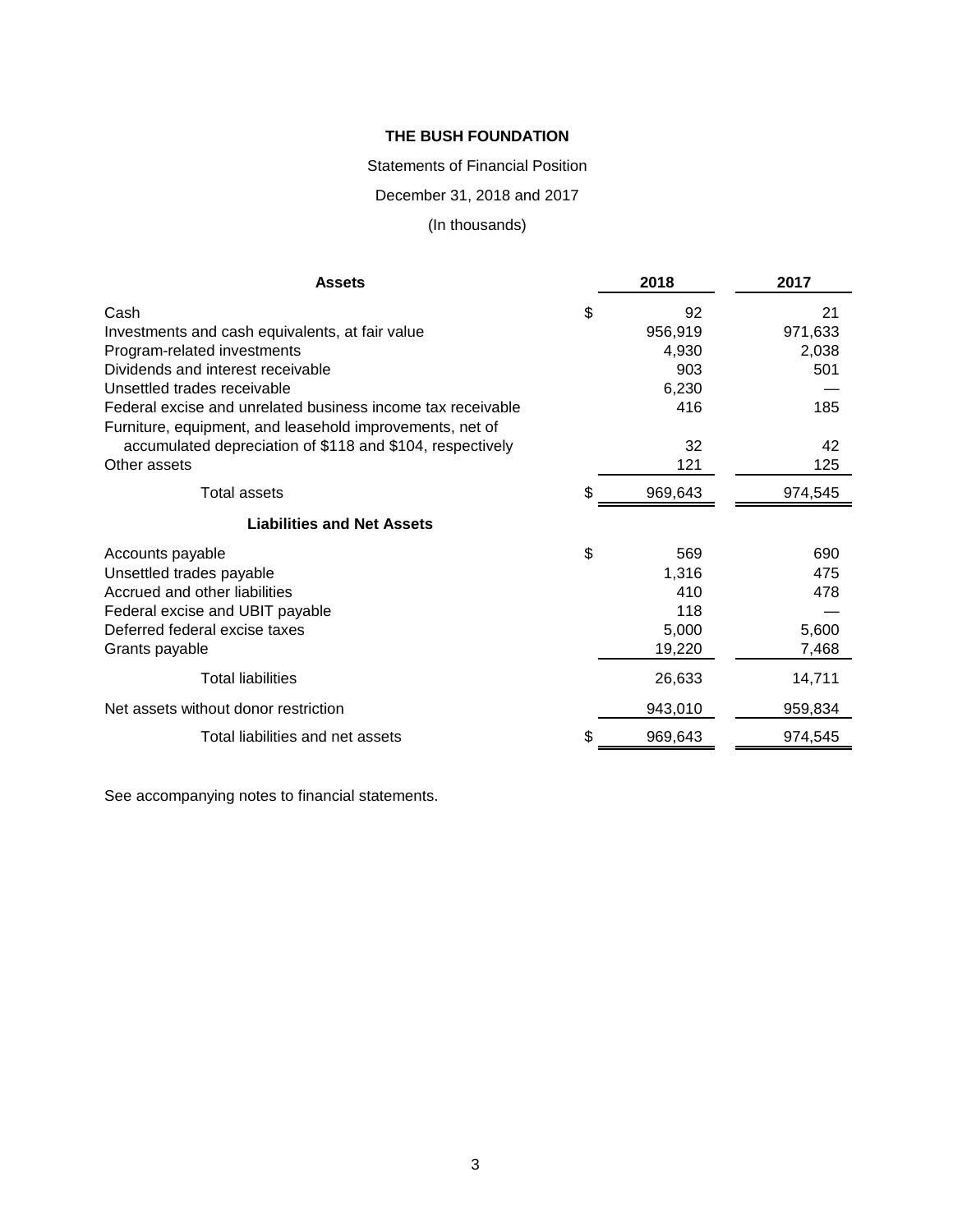# Statements of Activities

# Years ended December 31, 2018 and 2017

# (In thousands)

|                                                           | 2018          | 2017    |
|-----------------------------------------------------------|---------------|---------|
| Revenues:                                                 |               |         |
| Investment return, net                                    | \$<br>40,392  | 118,920 |
| Other income                                              | 2             |         |
| <b>Total revenues</b>                                     | 40,394        | 118,927 |
| Expenses:                                                 |               |         |
| Direct program expenses                                   | 53,832        | 37,438  |
| General administration expenses                           | 2,780         | 2,422   |
| Federal excise and unrelated business income tax expenses | 606           | 798     |
| <b>Total expenses</b>                                     | 57,218        | 40,658  |
| Change in net assets without donor restriction            | (16, 824)     | 78,269  |
| Net assets without donor restriction at beginning of year | 959,834       | 881,565 |
| Net assets without donor restriction at end of year       | \$<br>943,010 | 959,834 |

See accompanying notes to financial statements.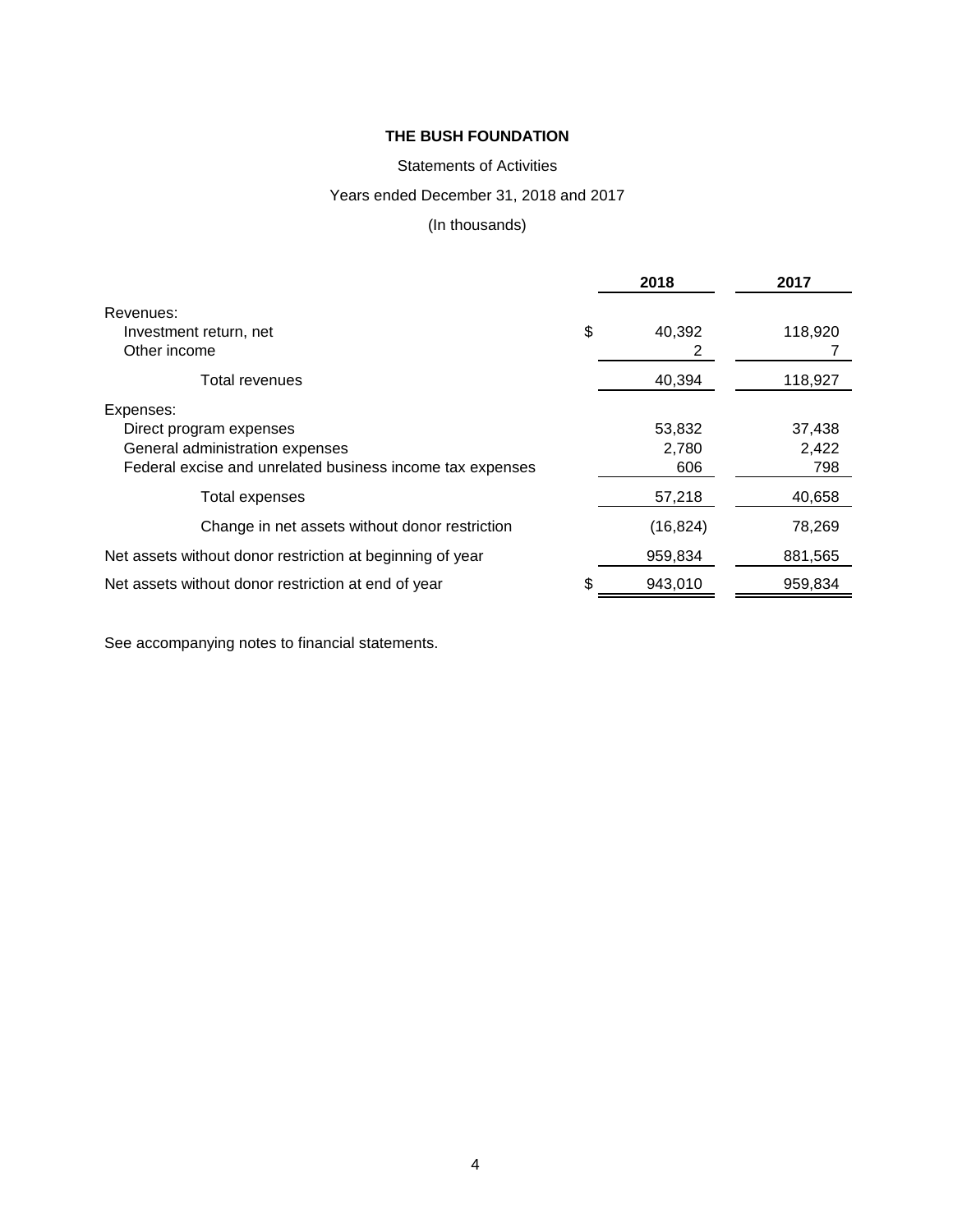#### Statements of Cash Flows

# Years ended December 31, 2018 and 2017

# (In thousands)

|                                                                                                        | 2018            | 2017       |
|--------------------------------------------------------------------------------------------------------|-----------------|------------|
| Cash flows from operating activities:                                                                  |                 |            |
| Change in net assets without donor restriction                                                         | \$<br>(16, 824) | 78,269     |
| Adjustments to reconcile change in net assets without donor                                            |                 |            |
| restriction to net cash used in operating activities:                                                  |                 |            |
| Depreciation                                                                                           | 13              | 27         |
| Realized gains on investment transactions                                                              | (69, 910)       | (40, 401)  |
| Net change in unrealized losses (gains) in fair value of investments                                   | 34,646          | (76, 392)  |
| Discount on program-related investments                                                                | (29)            | 962        |
| Changes in assets and liabilities:                                                                     |                 |            |
| Dividends and interest receivable                                                                      | (402)           | (50)       |
| Other assets                                                                                           | 4<br>(189)      | (3)<br>202 |
| Accounts payable and accrued and other liabilities<br>Federal excise and unrelated business income tax |                 |            |
| receivable and UBIT payable                                                                            | (113)           | 1,536      |
| Grants payable                                                                                         | 11,752          | (5, 119)   |
|                                                                                                        |                 |            |
| Net cash used in operating activities                                                                  | (41, 052)       | (40, 969)  |
| Cash flows from investing activities:                                                                  |                 |            |
| Purchase of furniture and equipment                                                                    | (3)             | (6)        |
| (Increase) decrease in unsettled trades receivable                                                     | (6, 230)        | 93         |
| Increase (decrease) in unsettled trades payable                                                        | 841             | (309)      |
| (Decrease) increase in deferred federal excise taxes                                                   | (600)           | 1,600      |
| Proceeds from sale of investments                                                                      | 384,627         | 236,413    |
| Purchase of investments                                                                                | (337, 962)      | (196, 097) |
| Funding of program-related investments                                                                 | (2,863)         | (3,000)    |
| Net cash provided by investing activities                                                              | 37,810          | 38,694     |
| Net decrease in cash and cash equivalents                                                              | (3, 242)        | (2, 275)   |
| Cash and cash equivalents at beginning of year                                                         | 8,899           | 11,174     |
| Cash and cash equivalents at end of year                                                               | \$<br>5,657     | 8,899      |
| Cash and cash equivalents:                                                                             |                 |            |
| Cash                                                                                                   | \$<br>92        | 21         |
| Cash equivalents in investments                                                                        | 5,565           | 8,878      |
|                                                                                                        | \$<br>5,657     | 8,899      |
| Supplemental disclosure of cash flow information:                                                      |                 |            |
| Cash paid during the year for taxes                                                                    | \$<br>1,057     | 378        |

See accompanying notes to financial statements.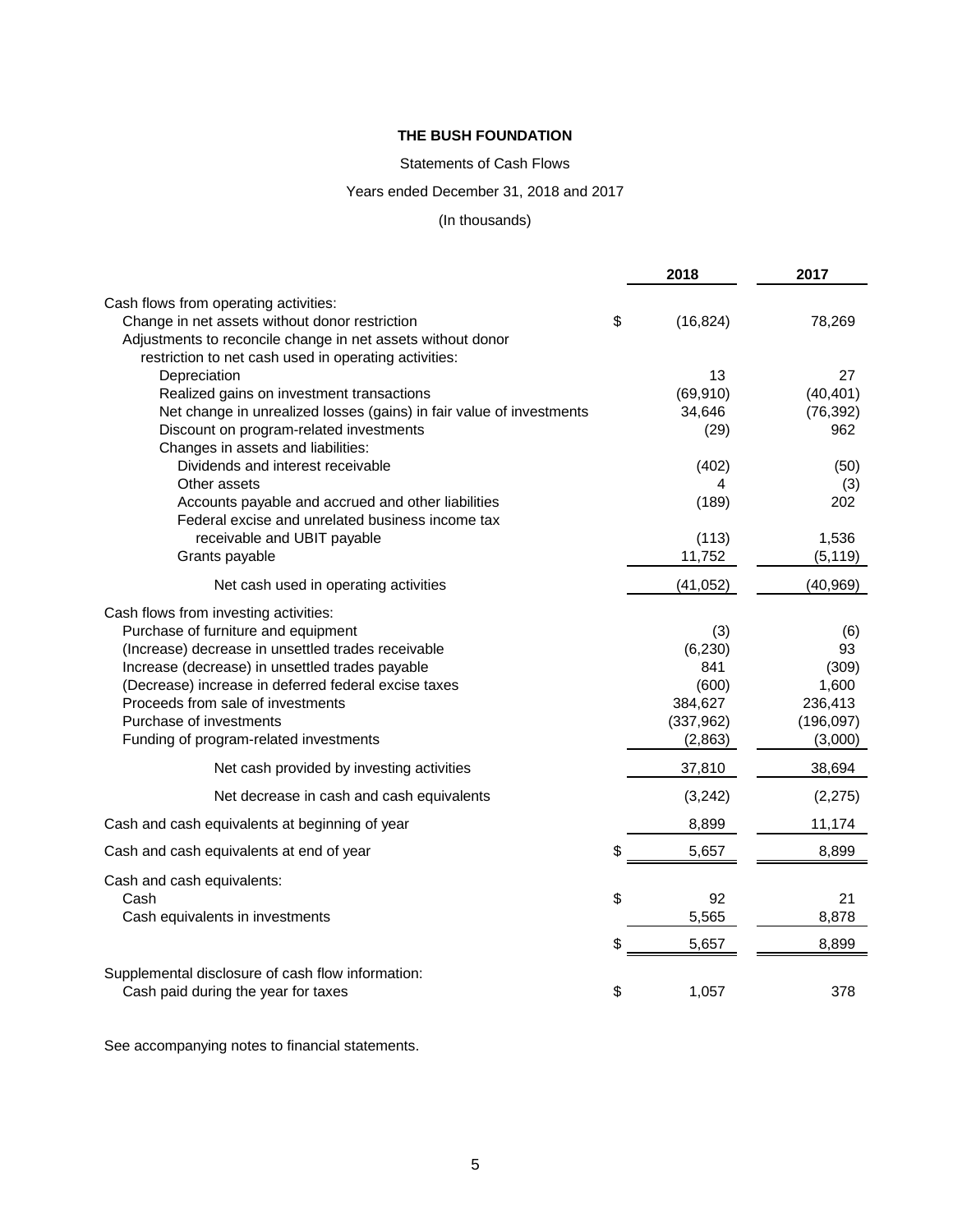Notes to Financial Statements December 31, 2018 and 2017 (In thousands)

### **(1) Significant Accounting Policies**

#### *(a) Organization*

The Bush Foundation (the Foundation) is an exempt private foundation that invests in great ideas and the people who power them. The Foundation serves Minnesota, North Dakota, South Dakota, and the 23 Native nations that share the same geography.

#### *(b) Basis of Accounting*

The financial statements are prepared on the accrual basis of accounting in conformity with U.S. generally accepted accounting principles.

#### *(c) Tax-Exempt Status*

The Foundation is exempt from federal income tax under Section 501(c)(3) of the Internal Revenue Code (the Code) and is a private foundation as defined in Section 509(a) of the Code. The Foundation is subject to applicable state and federal unrelated business income tax and federal excise tax as discussed in note 5. A provision for unrelated business income tax and federal excise tax has been made and is included in the financial statements.

The Foundation's accounting policy provides that a tax expense or benefit from an uncertain tax position may be recognized when it is more likely than not that the position will be sustained upon examination, including resolutions of any related appeals or litigation processes, based on the technical merits. The Foundation has no uncertain tax positions resulting in an accrual of tax expense or benefit.

H.R. 1, originally known as the Tax Cuts and Jobs Act (the Act), was signed into law on December 22, 2017. The Act contains various provisions affecting both for-profit and not-for-profit entities. Tax-exempt entities are impacted in part by the inclusion of a new excise tax on excess compensation for covered employees, changes to unrelated business income, as well as their ability to advance refund bonds. In addition, tax-exempt entities may be impacted through certain for-profit subsidiaries and/or joint ventures based on the Act's provisions for tax rates, measurement of deferred taxes, as well as other limitations on deductions. The Act's provisions may also impact donor incentives for charitable giving. Management of the Foundation is currently assessing the overall impact of the Act and its impact on the financial statements.

#### *(d) Use of Estimates*

The preparation of financial statements in conformity with U.S. generally accepted accounting principles requires the Foundation to make estimates and assumptions that affect the reported amounts of assets and liabilities and revenues and expenses during the year. Actual results could differ from those estimates.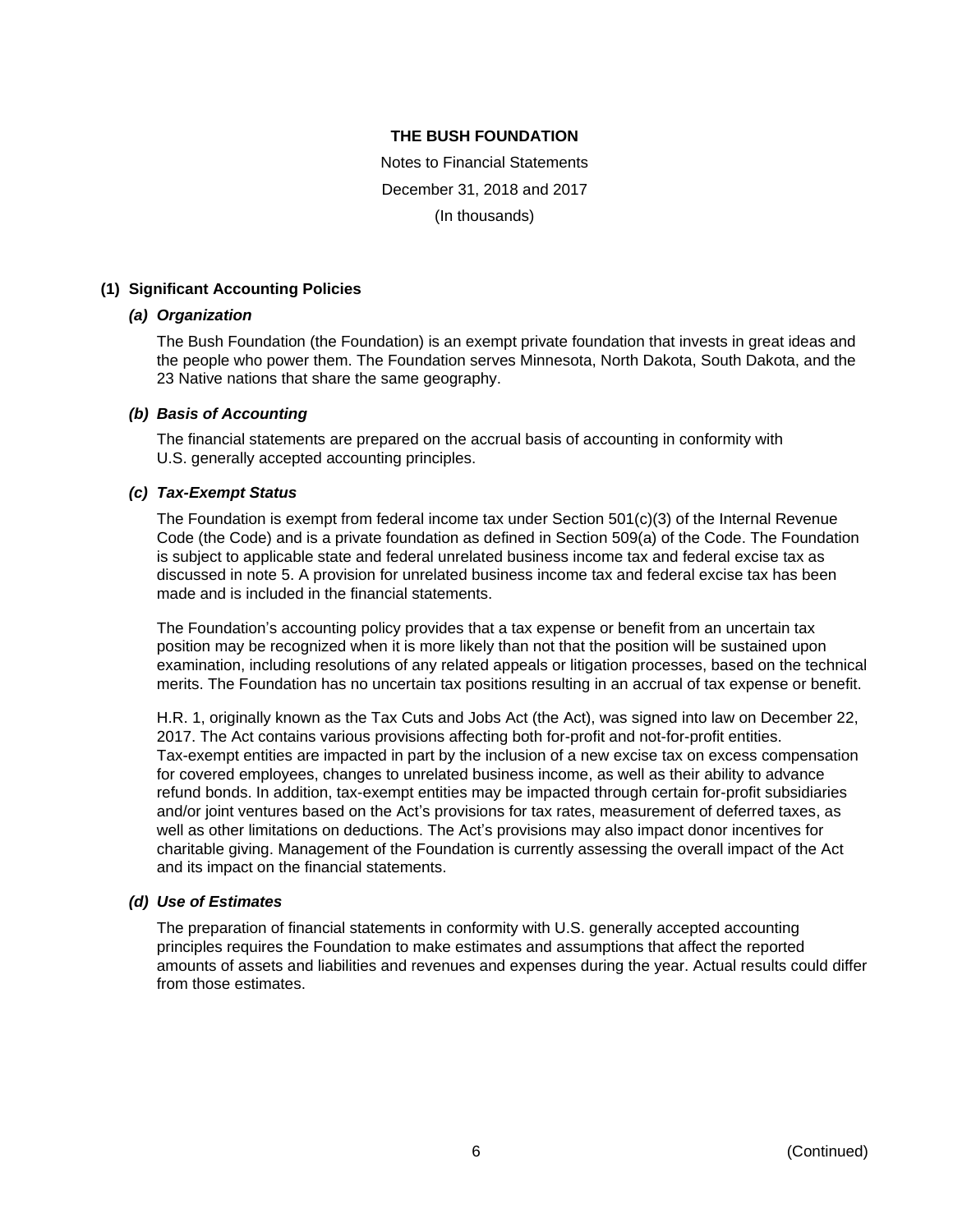Notes to Financial Statements December 31, 2018 and 2017 (In thousands)

#### *(e) Investments and Cash Equivalents*

Investments in equity securities that are traded on national or international securities exchanges are carried at fair value, based upon quoted market prices provided by external investment managers and the Foundation's custodian. Corporate debt securities are valued using market quotations obtained from broker-dealers or pricing services and are carried at fair value. Mutual funds and common and collective trusts are recorded at net asset value (NAV), which represents a readily determinable fair value.

Investments held in alternative structures including equity limited partnerships, private equity limited partnerships and related structures, real asset funds, and hedge funds are recorded at NAV as a practical expedient to fair value based on estimates provided by the respective investment managers if quoted market values are not readily determinable. See additional disclosures in note 2.

Purchases and sales of investments are recorded on the trade-date basis. Interest and dividend income are recorded when earned. Realized gains and losses are recorded as the difference between historical cost and the amount of cash proceeds received when sold. Unrealized gains and losses are recorded as the change in fair value of investments during the year.

The Foundation considers all interest-bearing deposits, money market accounts, and short-term investments purchased with original maturities of three months or less to be cash equivalents.

#### *(f) Unsettled Trades Receivable or Payable*

The amounts receivable or payable for investments with settlements pending result from the sales or purchases of investments made prior to the end of the fiscal year, but settled after the fiscal year-end.

#### *(g) Fair Value of Financial Instruments*

The carrying values of dividends and interest receivable, unsettled trades receivable and payable, accounts payable, and accrued and other liabilities are reasonable estimates of their fair value due to the short-term nature of these financial instruments. Investments are stated at fair value. Program-related investments approximate fair value by discounting loans made at below market interest rates. Grants payable approximate fair value by discounting multi-year grants.

#### *(h) Grants, Net of Cancellations*

Grants are recorded as an expense when the Foundation makes an unconditional award. Payment of grants reduces the resulting liability incurred at the time of the award. Cancellations of grants occur principally when the grantees do not meet the grant terms or when terms are adjusted and are reflected as a reduction of grant expense. Cancellations were \$229 and \$732 in 2018 and 2017, respectively. Grants awarded, net of cancellations, were \$44,685 and \$29,344 for the years ended December 31, 2018 and 2017, respectively.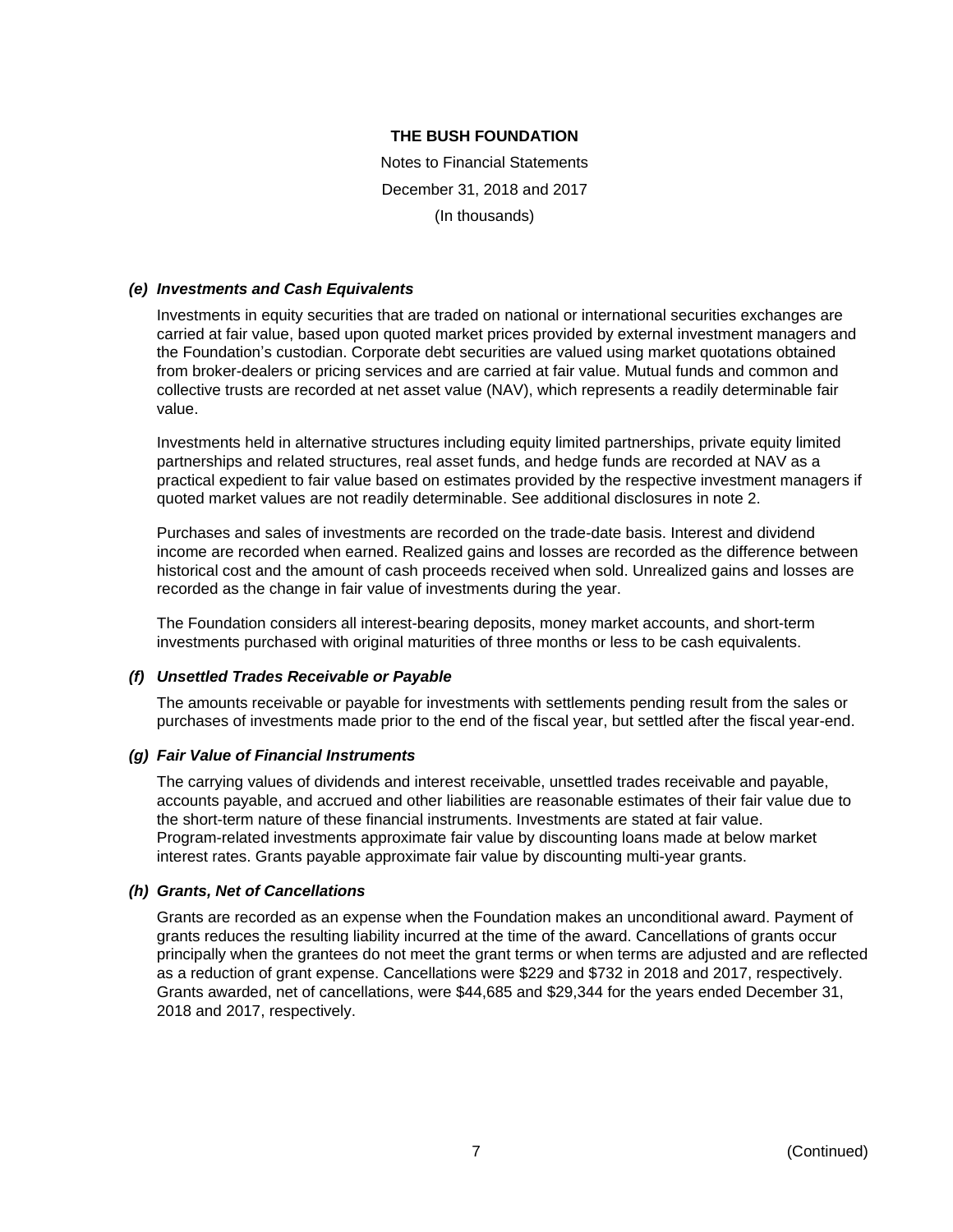Notes to Financial Statements December 31, 2018 and 2017 (In thousands)

### *(i) Recent Accounting Pronouncements*

On May 28, 2014, the Financial Accounting Standards Board (FASB) issued Accounting Standards Update (ASU) 2014-09, *Revenue from Contracts with Customers (Topic 606)*. The guidance supersedes the current revenue recognition guidance, including industry-specific guidance. The guidance introduces a five-step model to achieve its core principle of the entity recognizing revenue to depict the transfer of goods or services to customers at an amount that reflects the consideration to which the entity expects to be entitled in exchange for those goods or services. Additionally, on May 9, 2016, the FASB issued ASU 2016-12, *Revenue from Contracts with Customers Narrow-Scope Improvements and Practical Expedients (Topic 606)*. The guidance amends ASU 2014-09 to clarify the guidance on assessing collectibility, presentation of sales taxes, noncash consideration, completed contracts, and contract modifications at transition. This guidance is effective for private entities with fiscal years beginning after December 15, 2018, and early adoption is permitted. The Foundation is currently evaluating the impact of the updated guidance but does not believe the adoption of ASU 2014-09 or ASU 2016-12 will have a significant impact on the Foundation's financial statements.

In February 2016, the FASB issued ASU 2016-02, *Leases (Topic 842)*. ASU 2016-02 requires that lease arrangements longer than 12 months result in an entity recognizing an asset and liability. The updated guidance is effective for interim and annual periods beginning after December 15, 2019, and early adoption is permitted. The Foundation has not evaluated the impact of the updated guidance on its financial statements.

In June 2018, the FASB issued ASU 2018-08, *Not-for-Profit Entities (Topic 958): Clarifying the Scope and the Accounting Guidance for Contributions Received and Contributions Made*. This standard provides guidance on recognizing contributions made and received for not-for-profit entities. The standard is effective for annual periods beginning after December 15, 2019. Early adoption is permitted. Management is evaluating the impact of adopting this new accounting standard on the financial statements.

#### *(j) Implementation of New Accounting Standard*

In August 2016, the Financial Accounting Standards Board (FASB) issued Accounting Standards Update (ASU) No. 2016-14, *Not-for-Profit Entities (Topic 958): Presentation of Financial Statements of Not-for-Profit Entities*. This comprehensive standard provides guidance on net asset classification and required disclosures on liquidity and availability of resources, requires expanded disclosure about expenses and investment returns, and eliminates the requirement to present or disclose the indirect method reconciliation if using the direct method when presenting cash flows. This standard was effective for the Foundation beginning January 1, 2018. The adoption of this standard did not have a material impact on the financial statements other than the additional disclosures required by the standard. Disclosures for the year ended December 31, 2017 have been retrospectively adjusted.

#### *(k) Reclassifications*

Certain prior period amounts have been reclassified to conform with the current year presentation.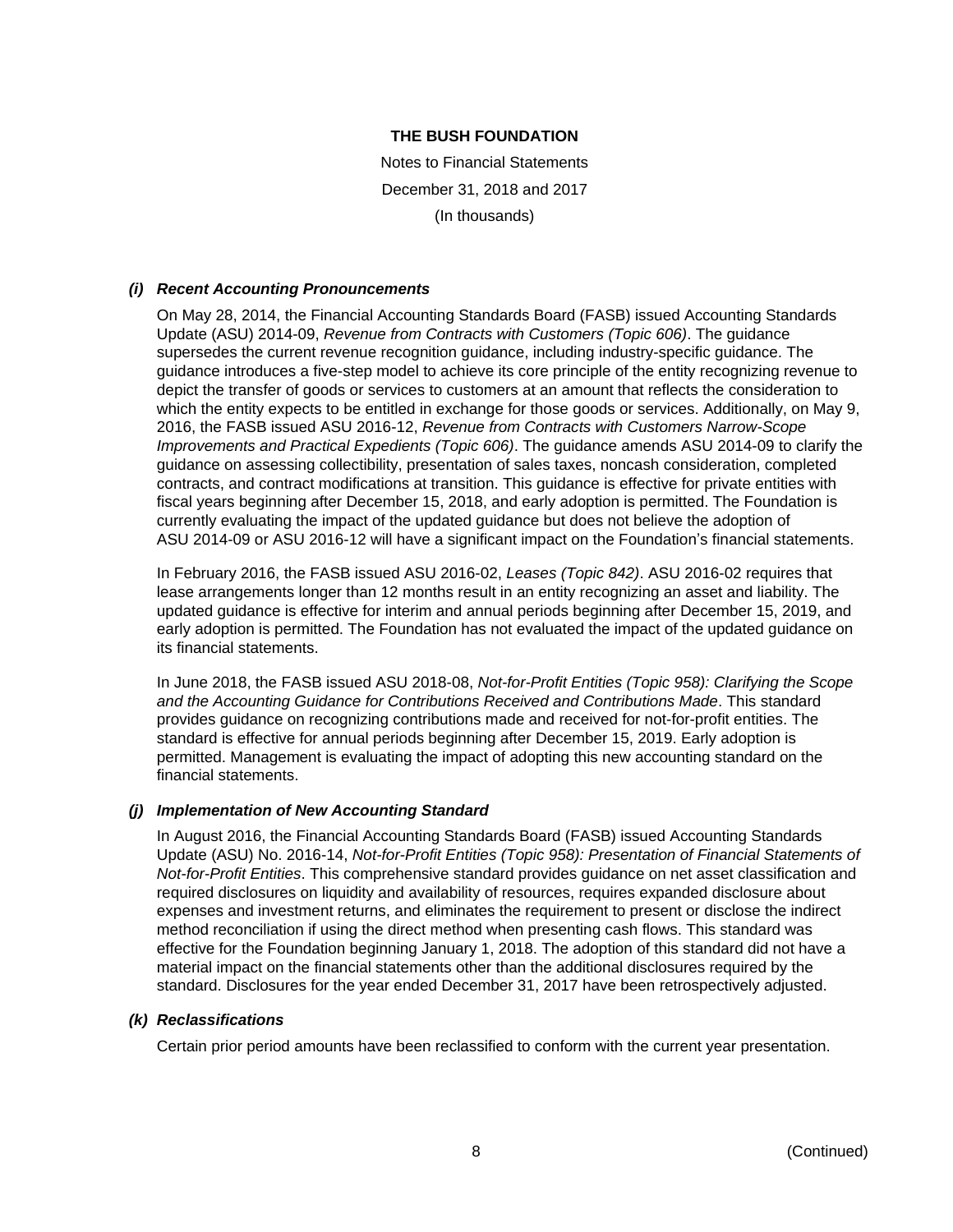# Notes to Financial Statements December 31, 2018 and 2017 (In thousands)

#### **(2) Investments and Cash Equivalents**

Investments and cash equivalents at fair value consisted of the following:

|                                                            | 2018          | 2017    |
|------------------------------------------------------------|---------------|---------|
| Cash equivalents                                           | \$<br>5,565   | 8,878   |
| Corporate and debt securities                              | 90,276        | 70,109  |
| Mutual funds and common and collective trusts:             |               |         |
| Fixed income funds                                         | 61,557        | 64,027  |
| International equity funds                                 | 77,934        | 130,714 |
| Real asset funds                                           | 15,230        |         |
| Equity securities:                                         |               |         |
| U.S. equities                                              | 46,531        | 46,861  |
| International equities                                     | 21,385        | 29,838  |
| Total marketable investments                               | 318,478       | 350,427 |
| Alternative investments:                                   |               |         |
| Multistrategy hedge funds                                  | 40,097        | 39,287  |
| Long/short hedge funds                                     | 2,982         | 64,745  |
| Fixed income hedge funds                                   | 728           | 1,205   |
| Real asset funds                                           | 56,849        | 78,168  |
| Equity limited partnerships                                | 111,098       | 101,585 |
| Private equity limited partnerships and related structures | 426,687       | 336,216 |
| Total alternative investments                              | 638,441       | 621,206 |
| Total                                                      | \$<br>956,919 | 971,633 |

The Foundation follows Accounting Standards Codification Topic 820, *Fair Value Measurement* (ASC 820), which establishes a three-level fair value hierarchy that prioritizes the inputs to valuation techniques used to measure fair value. The hierarchy gives the highest priority to unadjusted quoted prices in active markets for identical assets or liabilities (Level 1 measurements) and lowest priority to unobservable inputs (Level 3 measurements). The three levels of the fair value hierarchy under ASC 820 are described below:

- Level 1 quoted prices in active markets for identical securities. Mutual funds, U.S. equities, and international equities traded on securities exchanges are carried at fair value based upon closing market quotations on such exchange on the date of valuation or, in the absence of sales, at values based on the closing bid price or last sale price on the previous trading day. Common and collective trusts are valued using the NAV as a readily determinable fair value. Investments in cash equivalents include money market securities that are valued at closing net asset value.
- Level 2 other significant observable inputs (including quoted prices for similar securities, interest rates, credit risk, etc.). The current fair values of corporate and debt securities are provided by an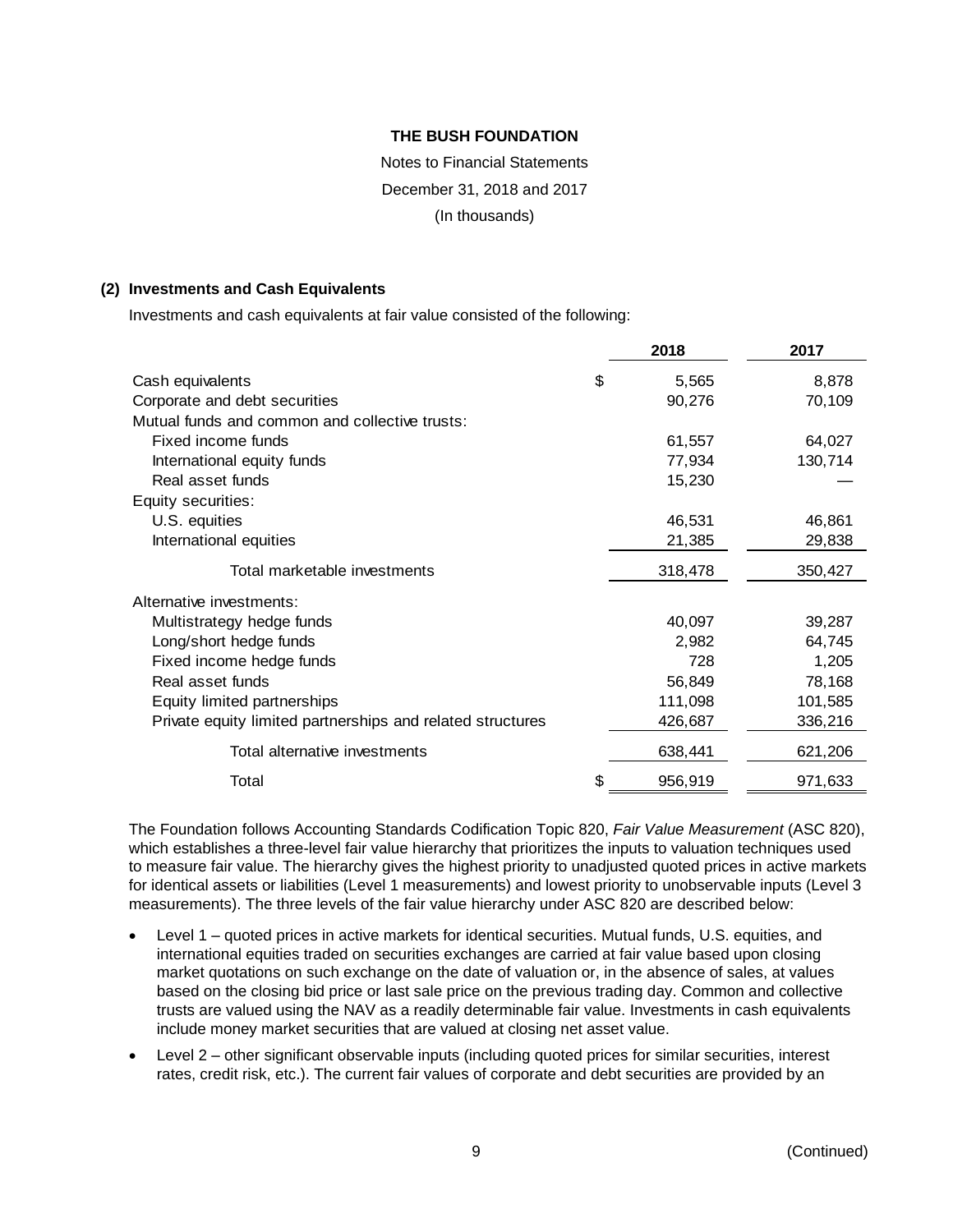Notes to Financial Statements December 31, 2018 and 2017 (In thousands)

independent pricing service, but where an active market exists, are valued using market quotations obtained from broker-dealers or quotation systems.

 Level 3 – significant unobservable inputs that are not corroborated by observable market data. The Foundation does not hold any Level 3 investments.

The inputs or methodology used for valuing securities are not necessarily an indication of the risk associated with investing in those securities. There have been no changes in the valuation methodologies used as of December 31, 2018 and 2017.

The summary of inputs used to value the Foundation's investments measured on a recurring basis as of December 31, 2018 is as follows:

|                                     | Level 1       | Level 2 | Level 3 | Total   |
|-------------------------------------|---------------|---------|---------|---------|
| Cash equivalents                    | \$<br>5,565   |         |         | 5,565   |
| Corporate and debt securities       |               | 90,276  |         | 90,276  |
| Mutual funds and common and         |               |         |         |         |
| collective trusts:                  |               |         |         |         |
| Fixed income funds                  | 61,557        |         |         | 61,557  |
| International equity funds          | 77,934        |         |         | 77,934  |
| Real asset funds                    | 15,230        |         |         | 15,230  |
| Equity securities:                  |               |         |         |         |
| U.S. equities                       | 46,531        |         |         | 46,531  |
| International equities              | 21,385        |         |         | 21,385  |
| Investments measured at net asset   |               |         |         |         |
| value as a practical expedient (1): |               |         |         |         |
| Alternative investments:            |               |         |         |         |
| Multistrategy hedge funds           |               |         |         | 40,097  |
| Long/short hedge funds              |               |         |         | 2,982   |
| Fixed income hedge funds            |               |         |         | 728     |
| Real asset funds                    |               |         |         | 56,849  |
| Equity limited partnerships         |               |         |         | 111,098 |
| Private equity limited              |               |         |         |         |
| partnerships and related            |               |         |         |         |
| structures                          |               |         |         | 426,687 |
| <b>Total investments</b>            | \$<br>228,202 | 90,276  |         | 956,919 |

 $<sup>(1)</sup>$  Certain investments that are measured at fair value using the net asset value per share (or its</sup> equivalent) as a practical expedient have not been categorized in the fair value hierarchy. The fair value amounts presented in this table are intended to permit reconciliation of the fair value hierarchy to the amounts presented in the statements of financial position.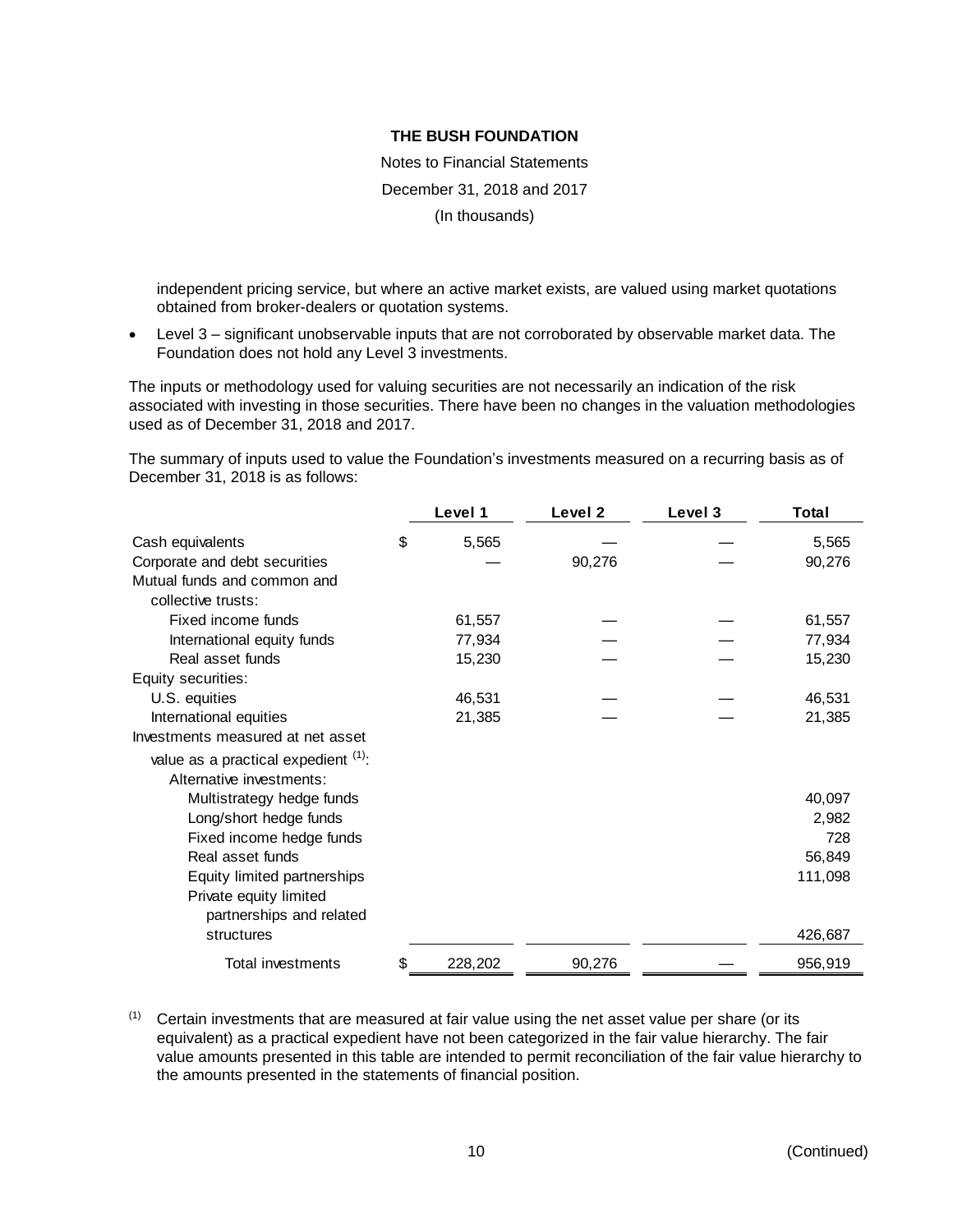Notes to Financial Statements December 31, 2018 and 2017 (In thousands)

The Foundation did not have any transfers between Levels 1, 2, or 3 during the year ended December 31, 2018.

The summary of inputs used to value the Foundation's investments measured on a recurring basis as of December 31, 2017 is as follows:

|                                     | Level 1     | Level <sub>2</sub> | Level 3 | Total   |
|-------------------------------------|-------------|--------------------|---------|---------|
| Cash equivalents                    | \$<br>8,878 |                    |         | 8,878   |
| Corporate and debt securities       |             | 70,109             |         | 70,109  |
| Mutual funds and common and         |             |                    |         |         |
| collective trusts:                  |             |                    |         |         |
| Fixed income funds                  | 64,027      |                    |         | 64,027  |
| International equity funds          | 130,714     |                    |         | 130,714 |
| Equity securities:                  |             |                    |         |         |
| U.S. equities                       | 46,861      |                    |         | 46,861  |
| International equities              | 29,838      |                    |         | 29,838  |
| Investments measured at net asset   |             |                    |         |         |
| value as a practical expedient (1): |             |                    |         |         |
| Alternative investments:            |             |                    |         |         |
| Multistrategy hedge funds           |             |                    |         | 39,287  |
| Long/short hedge funds              |             |                    |         | 64,745  |
| Fixed income hedge funds            |             |                    |         | 1,205   |
| Real asset funds                    |             |                    |         | 78,168  |
| Equity limited partnerships         |             |                    |         | 101,585 |
| Private equity limited              |             |                    |         |         |
| partnerships and related            |             |                    |         |         |
| structures                          |             |                    |         | 336,216 |
| Total investments                   | 280,318     | 70,109             |         | 971,633 |

 $<sup>(1)</sup>$  Certain investments that are measured at fair value using the net asset value per share (or its</sup> equivalent) as a practical expedient have not been categorized in the fair value hierarchy. The fair value amounts presented in this table are intended to permit reconciliation of the fair value hierarchy to the amounts presented in the statements of financial position.

The Foundation did not have any transfers between Levels 1, 2, or 3 during the year ended December 31, 2017.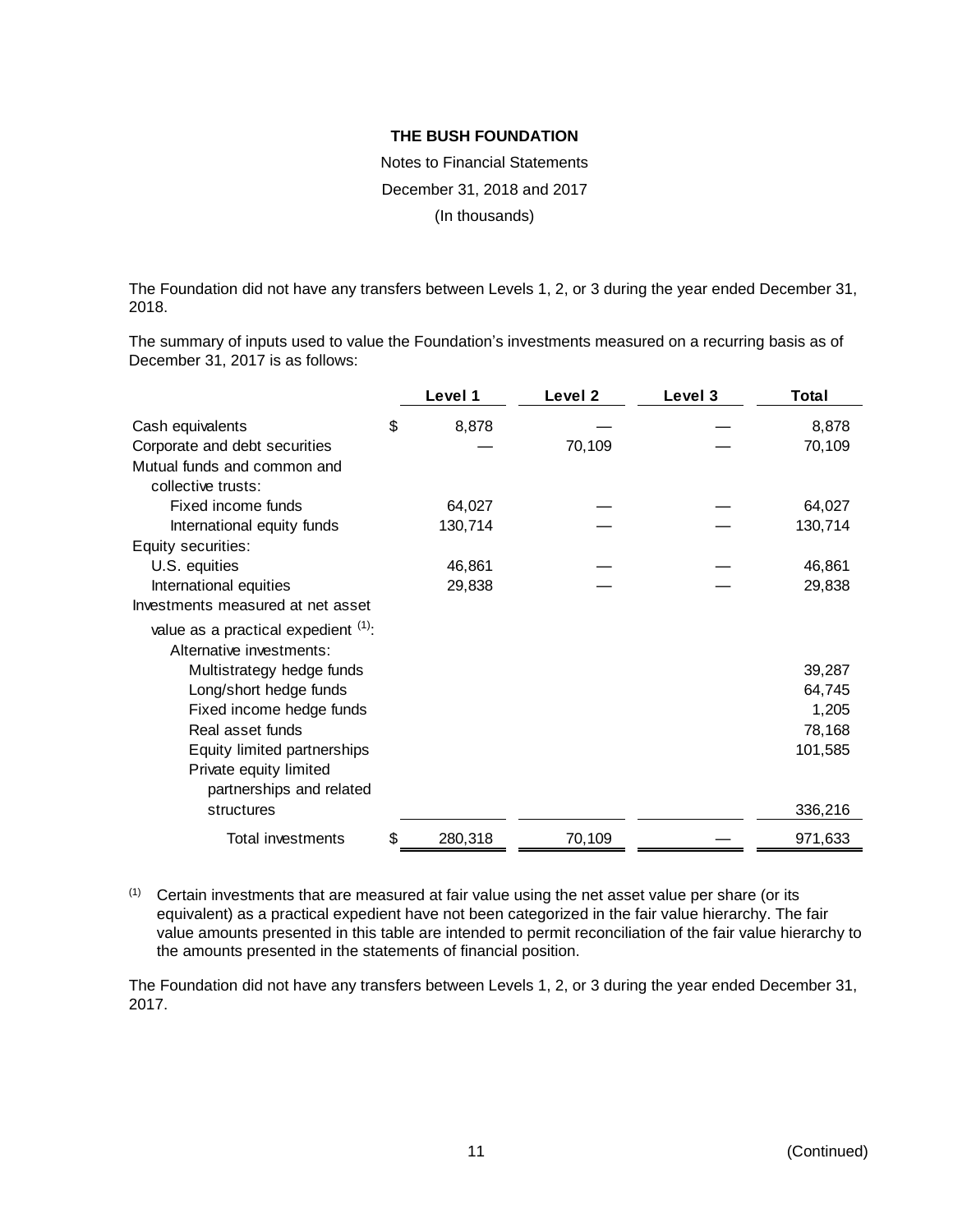Notes to Financial Statements December 31, 2018 and 2017 (In thousands)

The following is a summary of the investments valued using NAV as a practical expedient and the related unfunded commitments and redemption restrictions associated with each major category at December 31, 2018:

|                                                    | <b>Fair value</b> | <b>Unfunded</b><br>commitments | <b>Redemption</b><br>frequency<br>ranges | <b>Redemption</b><br>notice<br>period |
|----------------------------------------------------|-------------------|--------------------------------|------------------------------------------|---------------------------------------|
| Alternative investments:                           |                   |                                |                                          |                                       |
| Multistrategy hedge funds (a)                      | \$<br>40,097      |                                | $none - quarterly$                       | 65 days                               |
| Long/short hedge funds (b)                         | 2,982             |                                | biennially                               | $45 - 90$ days                        |
| Fixed income hedge funds (c)                       | 728               |                                | none                                     | none                                  |
| Real asset funds (d)                               | 56,849            | 24,056                         | none                                     | none                                  |
| Equity limited partnerships (e)                    | 111.098           |                                | monthly $-$ quarterly                    | $5 - 60$ days                         |
| Private equity limited<br>partnerships and related |                   |                                |                                          |                                       |
| structures (f)                                     | 426,687           | 89,609                         | none                                     | none                                  |
| Total                                              | \$<br>638,441     | 113,665                        |                                          |                                       |

The following is a summary of the investments valued using NAV as a practical expedient and the related unfunded commitments and redemption restrictions associated with each major category at December 31, 2017:

|                                                    | <b>Fair value</b> | <b>Unfunded</b><br>commitments | <b>Redemption</b><br>frequency<br>ranges | <b>Redemption</b><br>notice<br>period |
|----------------------------------------------------|-------------------|--------------------------------|------------------------------------------|---------------------------------------|
| Alternative investments:                           |                   |                                |                                          |                                       |
| Multistrategy hedge funds (a)                      | \$<br>39,287      |                                | $none - quarterly$                       | 65 days                               |
| Long/short hedge funds (b)                         | 64,745            |                                | annually - biennially                    | $45 - 90$ days                        |
| Fixed income hedge funds (c)                       | 1.205             |                                | none                                     | none                                  |
| Real asset funds (d)                               | 78.168            | 31.870                         | $none - quarterly$                       | $none - 45 days$                      |
| Equity limited partnerships (e)                    | 101,585           |                                | quarterly                                | 60 days                               |
| Private equity limited<br>partnerships and related |                   |                                |                                          |                                       |
| structures (f)                                     | 336,216           | 114,224                        | none                                     | none                                  |
| Total                                              | \$<br>621.206     | 146.094                        |                                          |                                       |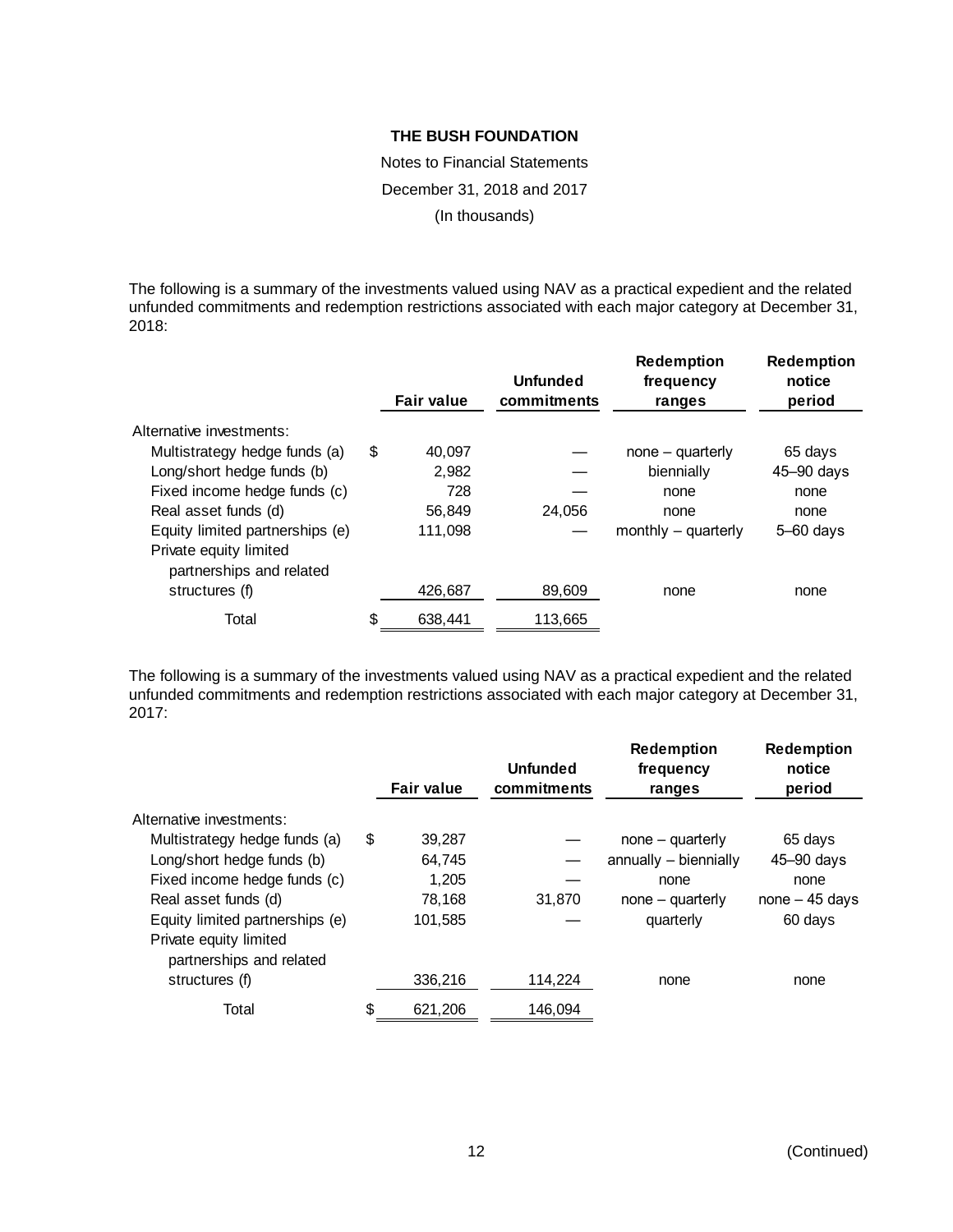Notes to Financial Statements December 31, 2018 and 2017 (In thousands)

- (a) This category includes direct investments in multistrategy hedge funds that invest in both fixed income and equity instruments. The managers of these funds have the flexibility to adjust their allocations between fixed income and equity investments based on their particular strategy (event-driven, relative value, directional) and view of the market. These funds have various redemption and notice of redemption requirements that generally limit the Foundation's ability to liquidate them in a short period of time.
- (b) This category includes direct investments in long/short hedge funds that invest in equity securities by taking either a long position in a company's equity securities, expecting the price will rise, or a short position, expecting the price will decline. The managers of these funds have the flexibility to change their exposure based on their view of particular securities and the overall market. Long/short hedge funds are generally less volatile than long-only equity funds and have higher manager fees. These funds have various redemption and notice of redemption requirements that generally limit the Foundation's ability to liquidate them in a short period of time. The Foundation has requested full redemption of these funds as of December 31, 2018. The balance as of December 31, 2018 represents the 5% hold-back which was distributed in 2019.
- (c) This category includes direct investments in a fixed income hedge fund that invested in debt securities, including corporate debt, mortgage debt, and sovereign debt. The Foundation has requested full redemption of this fund as of December 31, 2018 and will continue to receive distributions as the illiquid investments are realized.
- (d) This category includes direct investments in real asset funds, generally through limited partnerships, that invest in commercial real estate, infrastructure projects, and natural resources. These investments cannot be redeemed with the funds except for the master limited partnerships fund noted below. Distributions from each fund will be received as the underlying investments and fund are liquidated. It is estimated that the underlying assets of the fund will be liquidated over the next one to ten years.

This category also includes a fund that invests primarily in publicly and privately traded master limited partnerships (MLPs) that invest primarily in energy infrastructure assets (the MLP Fund). The MLP Fund allows quarter-end withdrawals upon 45 days' prior written notice, subject to performance and balance restrictions that could limit the Foundation's ability to liquidate within the specified time period.

- (e) This category includes equity limited partnerships that hold long and short positions primarily in equity securities of companies within the S&P 500 Index and on stock exchanges in emerging market countries. Derivative instruments, such as forward contracts, futures, options, and swaps, may be used to attempt to hedge existing long and short positions in order to maximize returns and reduce risks. The equity limited partnership funds allow month-end and quarter-end withdrawals upon prior written notice, subject to performance and balance restrictions that could limit the Foundation's ability to liquidate within the specified time period.
- (f) This category includes private equity limited partnerships and related structures that invest in private companies. These investments cannot be redeemed with the funds. Distributions from each fund will be received as the underlying investments and fund are liquidated. It is estimated that the underlying assets of the fund will be liquidated over the next one to ten years, except for the business development corporation noted below.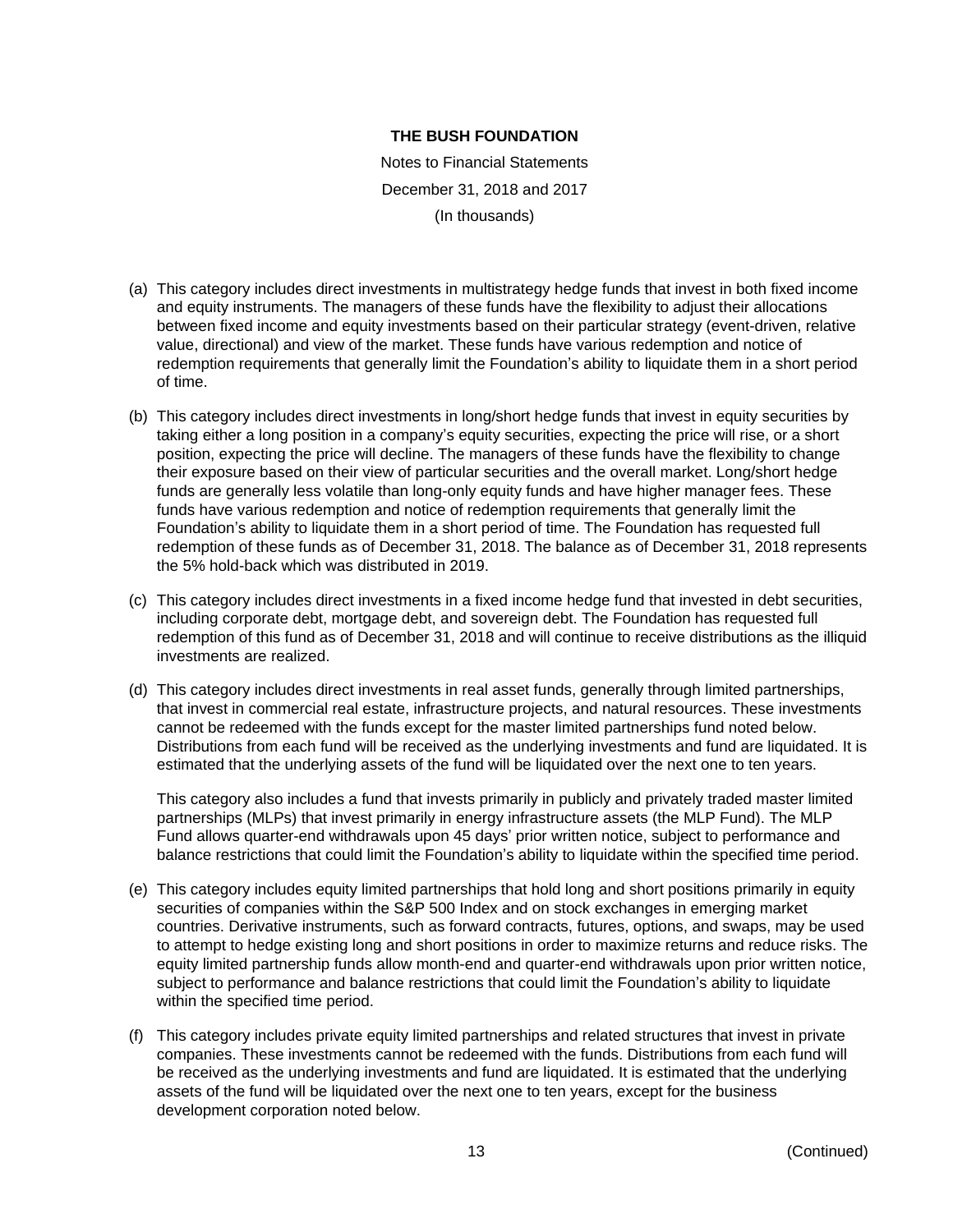Notes to Financial Statements December 31, 2018 and 2017 (In thousands)

This category also includes a related structure called a business development corporation that invests in private debt with middle market companies. This investment cannot be redeemed until a public offering or listing of the shares is completed, which is estimated to occur within the next two years.

The Foundation's alternative investments in hedge funds (categories (a) and (b) above) are redeemable with the fund at NAV under the original terms of the partnership agreements and/or subscription agreements and based on operations of the underlying funds. However, it is possible that these redemption rights may be restricted or eliminated by the funds in the future in accordance with the underlying fund agreements. The Foundation's alternative investments in real asset funds (except for the MLP Fund noted in (d) above) and private equity limited partnerships (categories (d) and (f) above) cannot be redeemed with the funds. Due to the nature of the investments held by the funds, changes in market conditions and the economic environment may significantly impact the NAV of the funds and, consequently, the fair value of the Foundation's interests in the funds. The Foundation's alternative investment in an equity limited partnership (category (e) above) is redeemable with the fund at NAV subject to redemption restrictions noted above.

Components of Investment return, net:

|                                                                                           | 2018         | 2017    |
|-------------------------------------------------------------------------------------------|--------------|---------|
| <b>Dividends</b>                                                                          | \$<br>3,706  | 3,429   |
| <b>Interest</b>                                                                           | 3,622        | 2,313   |
| Other investment income                                                                   | 27           | 65      |
| Realized gains in investment transactions<br>Net change in unrealized (losses) gains, net | 69,910       | 40,401  |
| of deferred federal excise tax                                                            | (34,646)     | 74,792  |
|                                                                                           | 42,619       | 121,000 |
| Less investment related fees                                                              | (2,227)      | (2,080) |
| Investment return, net                                                                    | \$<br>40,392 | 118,920 |

# **(3) Program-Related Investments**

In accordance with Section 4944 of the Internal Revenue Code, the Foundation is permitted to make Program-Related Investments (PRIs) that are related to its philanthropic programs. A PRI is defined as an investment: (i) whose primary purpose is to further the exempt objectives of the foundation, (ii) where the production of income or appreciation in property is not a significant purpose, and (iii) which is not used to lobby or support lobbying. The Foundation's PRIs consist of low-interest loans with varying repayment terms and a private equity limited partnership interest in a social business seed fund. These PRIs are anticipated to have lower returns or higher risks than the institutional market for these types of investments. In the year of the investment, the Foundation receives a credit toward its IRS distribution requirement. To the extent the investment is recovered by the Foundation, the recovery is recognized as a negative distribution, increasing its distribution requirement in the year that it is received.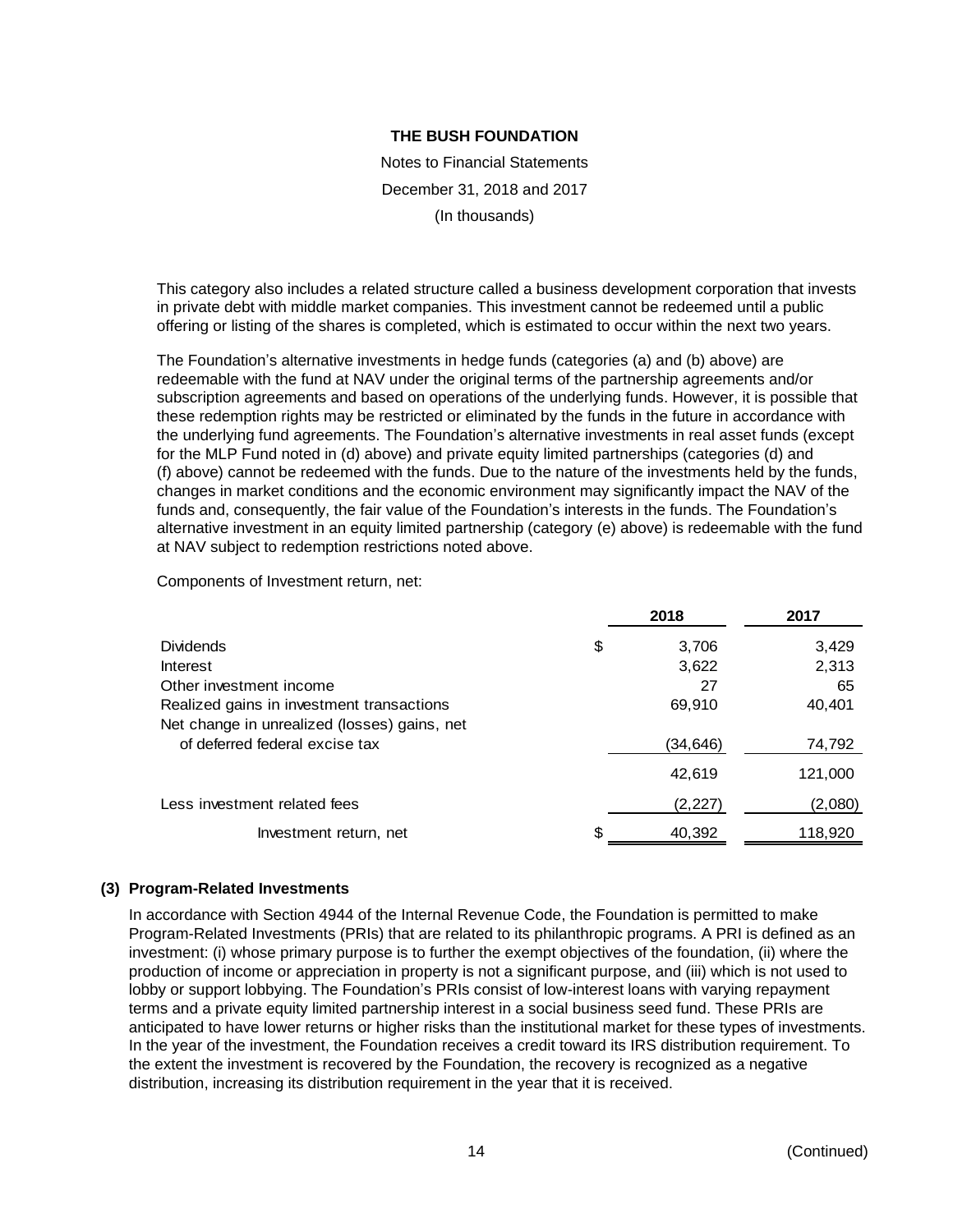Notes to Financial Statements December 31, 2018 and 2017 (In thousands)

#### *(a) Loan PRIs*

The Foundation's loan portfolio includes low interest loans invested in not-for-profit and private sector entities. The loans support its impact investing strategy of making a positive impact on the region it serves and on equity issues in capital markets. Interest payments are due on outstanding loan amounts at 1% interest. Repayment of the outstanding loan amounts is scheduled through 2028. Loan PRIs have been discounted to reflect their below-market interest rates. In the event that a loan PRI is determined to be uncollectible or the value is permanently impaired, the Foundation may record the uncollectible amount as an allowance. No allowances were recorded at December 31, 2018 or 2017. At December 31, 2018 and 2017, there were no past due loan PRIs.

The loans are summarized in the table below for the years ended December 31, 2018 and 2017:

|                                           | 2018  | 2017  |
|-------------------------------------------|-------|-------|
| Loans receivable, gross beginning of year | 3.000 |       |
| Additional loans                          | 1.000 | 3,000 |
| Less discount and uncollectible allowance | (933) | (962) |
| Loans receivable, net end of year         | 3.067 | 2,038 |

Principal payments on the loan PRIs are expected to be collected as follows:

|                         |     | 2018  | 2017  |
|-------------------------|-----|-------|-------|
| Less than one year      | \$  |       |       |
| One year to five years  |     | 375   |       |
| Greater than five years |     | 3,625 | 3,000 |
| Present value discount  |     | (933) | (962) |
| Total                   | \$. | 3.067 | 2,038 |

# *(b) Equity PRIs*

The Foundation's equity portfolio includes a private equity investment in a social business seed fund. The equity investment supports its impact investing strategy of making a positive impact on the region it serves and on equity issues in capital markets. The equity PRI is recorded using the net asset value as a practical expedient to fair value based on estimates provided by the investment manager if quoted market values are not readily determinable. At December 31, 2018, the Foundation had remaining capital commitments on its equity portfolio of \$1,350.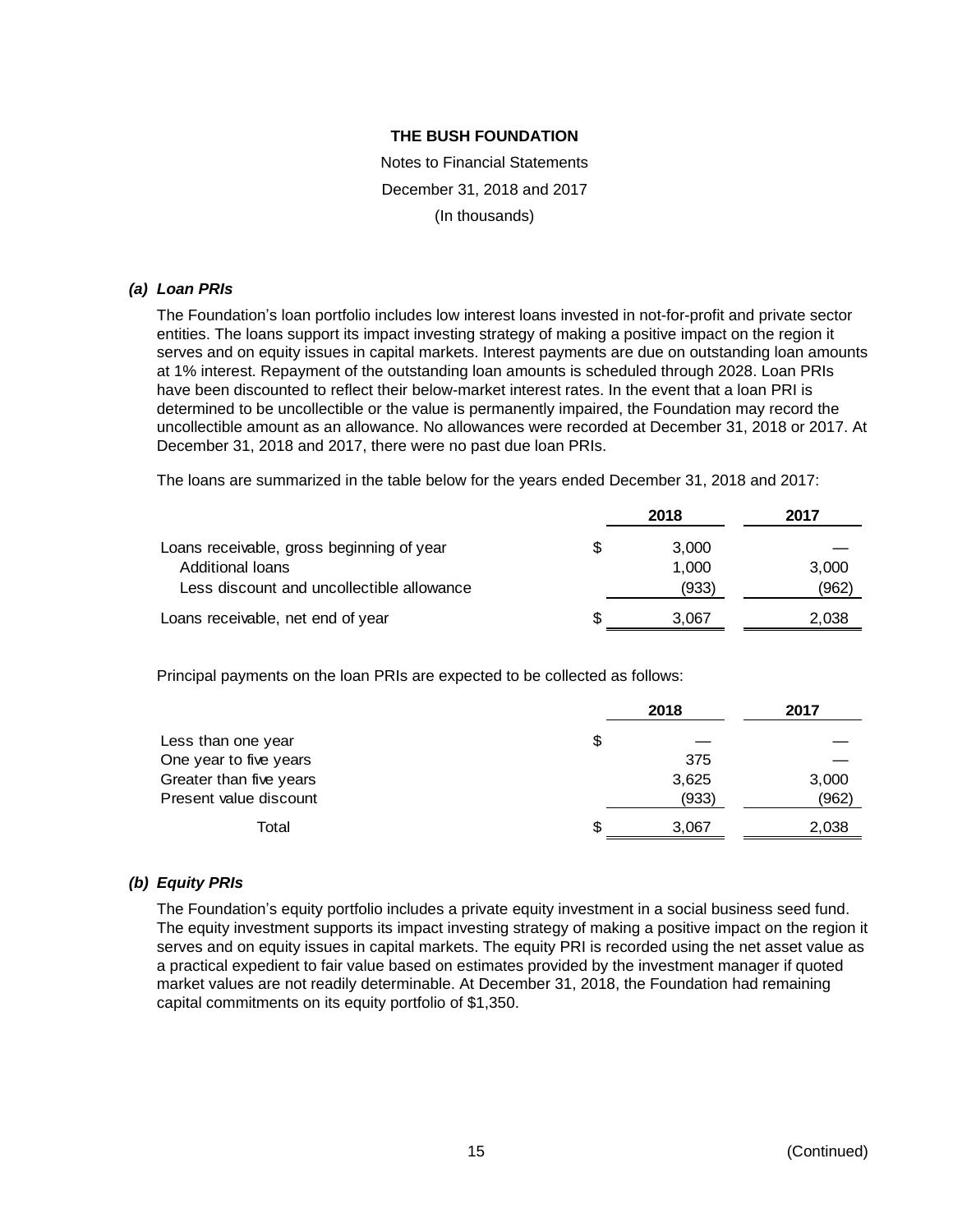Notes to Financial Statements December 31, 2018 and 2017 (In thousands)

The change in equity investments for the year ended December 31, 2018 and 2017 is summarized as follows:

|                                                                                                           |    | 2018          | 2017 |
|-----------------------------------------------------------------------------------------------------------|----|---------------|------|
| Equity investment amount, gross beginning of year<br>Additional investments<br>Realized loss and expenses | \$ | 1,650<br>(59) |      |
| Equity investment amount, gross end of year                                                               |    | 1,591         |      |
| Cumulative valuation adjustments<br>Unrealized gain                                                       |    | 272           |      |
| Equity investment amount, net end of year                                                                 | S  | 1,863         |      |

# **(4) Liquidity and Availability**

The Foundation regularly monitors liquidity required to meet its operating needs, liabilities, and other obligations as they become due. As of December 31, 2018, the Foundation has ample cash, cash equivalents, and investments to cover operating expenses. The following assets could be readily made available within one year of the statement of financial position to meet general expenditures:

| Financial assets:                                          |           |
|------------------------------------------------------------|-----------|
| Cash                                                       | \$<br>92  |
| Investments and cash equivalents                           | 956,919   |
| Investment receivable:                                     |           |
| Dividends and interest receivable                          | 903       |
| Unsettled trades receivable                                | 6,230     |
| Federal excise and unrelated business tax receivable       | 416       |
| Less investments valued at NAV unavailable within one year | (484,649) |
| Financial assets available within one year                 | 479.911   |

The Foundation maintains liquidity guidelines for its investment portfolio to ensure operating cash is available for grants and expenses. The guidelines require at least 5% of assets be maintained in investments that can be liquidated within one month; at least 10% of assets be maintained in investments that can be liquidated within three months; and at least 20% of assets be maintained in investments that can be liquidated within six months.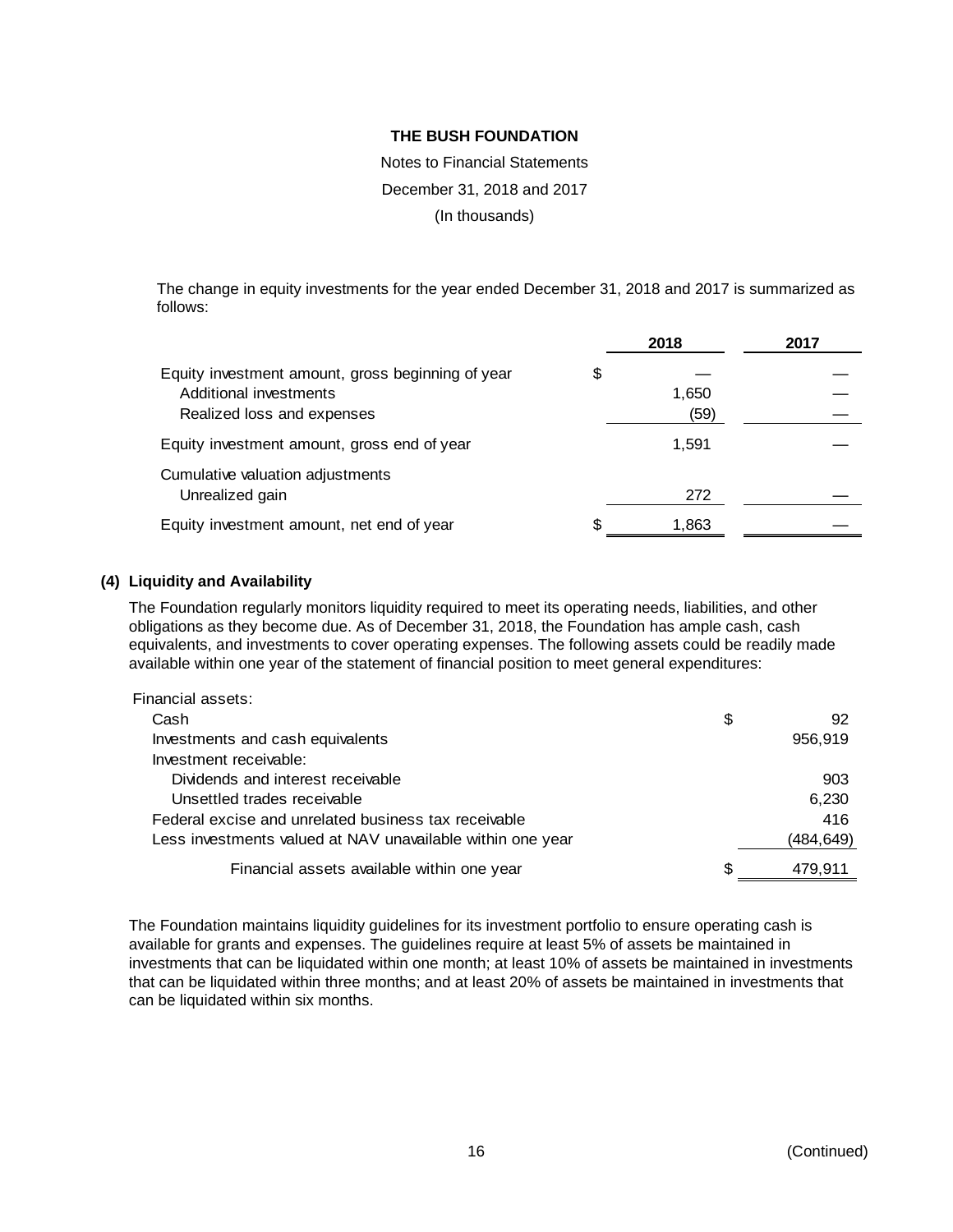Notes to Financial Statements December 31, 2018 and 2017 (In thousands)

#### **(5) Federal Taxes and Distribution Requirements**

*Federal Excise Taxes* – The Foundation is subject to a 2% excise tax on its taxable net investment income, which principally includes income from investments plus net realized capital gains (net capital losses, however, are not deductible). Tax on net investment income is reduced from 2% to 1% for any taxable year in which the Foundation's qualifying distributions meet certain requirements prescribed by Internal Revenue Code Section 4940(e). The Foundation met these requirements in both 2018 and 2017, and accordingly, the federal excise tax expense is based upon the reduced 1% tax rate.

Deferred federal excise taxes arise from unrealized gains in the market value of investments, as well as from differences in the recognition of income from certain investments (timing differences). As of December 31, 2018, and 2017, the Foundation had unrealized gains in the market value of investments and has recorded a deferred tax liability of \$5,000 and \$5,600, respectively.

*Distribution Requirements* – The Foundation is subject to distribution requirements of the Internal Revenue Code. Accordingly, within one year after the end of each fiscal year, it must distribute 5% of the average market value of its assets as defined in the Code. The investments includible for the 5% distribution requirement are exclusive of those investments deemed to be held for charitable activities (representing 1.5% of the investments). Qualifying distributions are determined on a cash basis and include grant payments and certain other expenses incurred by the Foundation. The Foundation has complied with distribution requirements through December 31, 2018.

*Unrelated Business Income Taxes* – In accordance with Section 511(a)(1) of the Code, the Foundation is subject to corporate tax rates on net income earned from unrelated business activities. The Foundation's investments produce varying amounts of unrelated business income depending on the performance of and levels of debt of the underlying investments.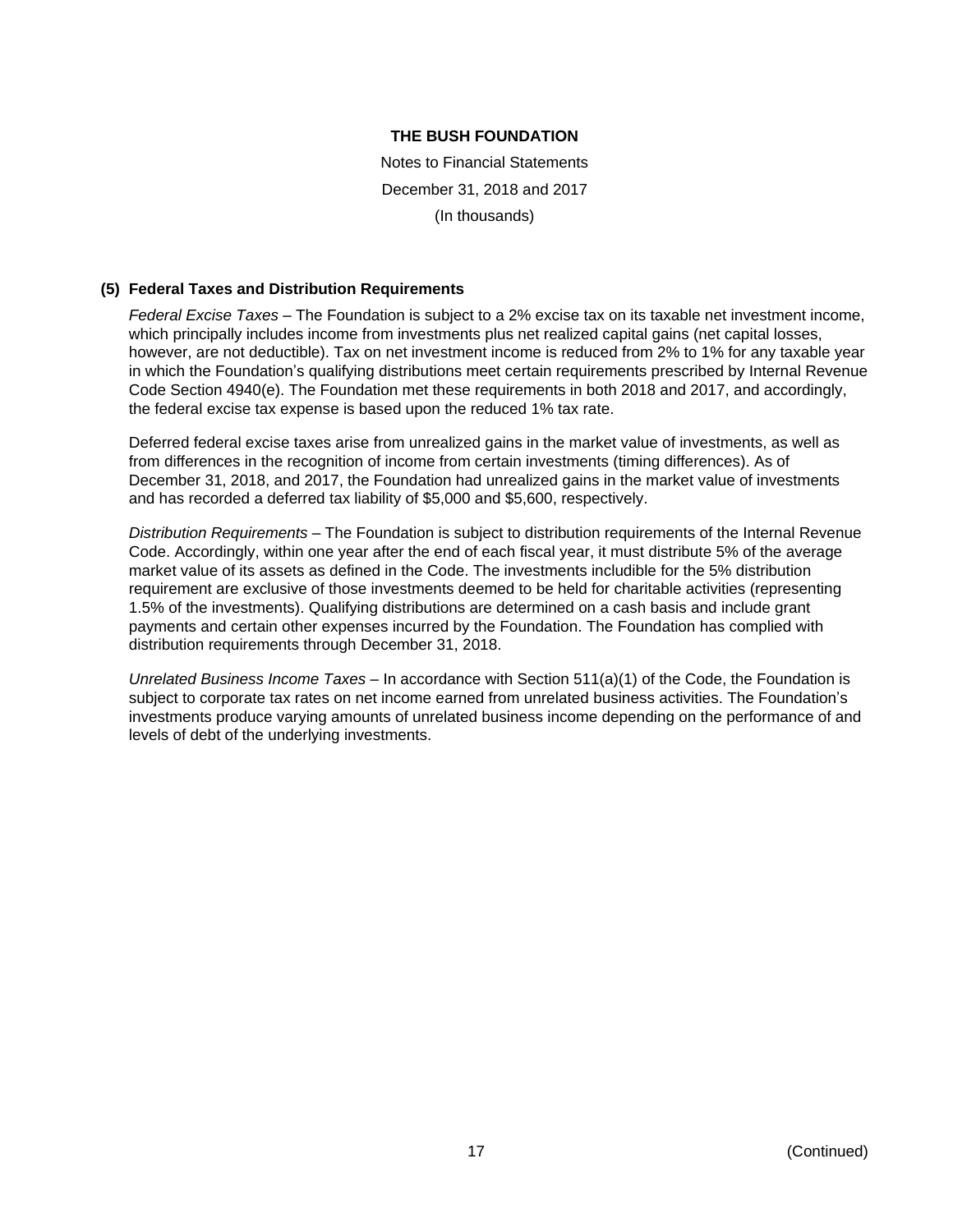Notes to Financial Statements December 31, 2018 and 2017 (In thousands)

#### **(6) Functional Expenses**

The Foundation's operating costs have been categorized between direct program and general administration expenses in the accompanying statements of activities based on management's judgement and classification of direct program activity. Management analyzes expenses as incurred and charges them to direct program or general administration expenses based on their nature. General administration expenses do not include those which constitute direct conduct or direct supervision of the Foundation's programs. The detail of expenses for the years ended December 31, 2018 and 2017 are as follows:

|                               |     | <b>Direct</b><br>program | General<br>administration | 2018<br>Total<br>expenses | 2017<br><b>Total</b><br>expenses |
|-------------------------------|-----|--------------------------|---------------------------|---------------------------|----------------------------------|
| Grants, net of cancellations  | \$  | 44,685                   |                           | 44,685                    | 29,344                           |
| Non-grant expenses:           |     |                          |                           |                           |                                  |
| Salaries and benefits         |     | 4,500                    | 1,657                     | 6,157                     | 5,611                            |
| Consulting                    |     | 2,050                    | 24                        | 2,074                     | 1,797                            |
| Convening expense             |     | 1,526                    |                           | 1,526                     | 853                              |
| Communication expense         |     | 485                      | 1                         | 486                       | 519                              |
| Staff travel, expense, and    |     |                          |                           |                           |                                  |
| development                   |     | 334                      | 79                        | 413                       | 405                              |
| Rent and utilities            |     |                          | 332                       | 332                       | 337                              |
| Board payments and expense    |     |                          | 264                       | 264                       | 263                              |
| Professional fees             |     | 90                       | 103                       | 193                       | 177                              |
| Other expense                 |     | 162                      | 320                       | 482                       | 554                              |
|                               |     | 53,832                   | 2,780                     | 56,612                    | 39,860                           |
| Excise and unrelated business |     |                          |                           |                           |                                  |
| income tax expense            |     |                          | 606                       | 606                       | 798                              |
| Total expenses                | \$. | 53,832                   | 3,386                     | 57,218                    | 40,658                           |

# **(7) Retirement Plan**

The Foundation has a defined contribution retirement plan managed by Teachers Insurance and Annuity Association of America. In 2018 and 2017, the amount of the employer contribution was 8% of the employee's salary and a 2:1 employer match on employee contributions up to a maximum of 4% of the employee's salary, subject to the maximum includible compensation limit per Section 401(a)(17) of the Code. The expense of the plan for 2018 and 2017 was \$532 and \$496, respectively.

The Foundation has a nonqualified deferred compensation 457(b) plan for the benefit of certain employees of the Foundation who are eligible to participate in the plan. The Foundation does not make contributions to the plan. There is no expense to the Foundation for this plan.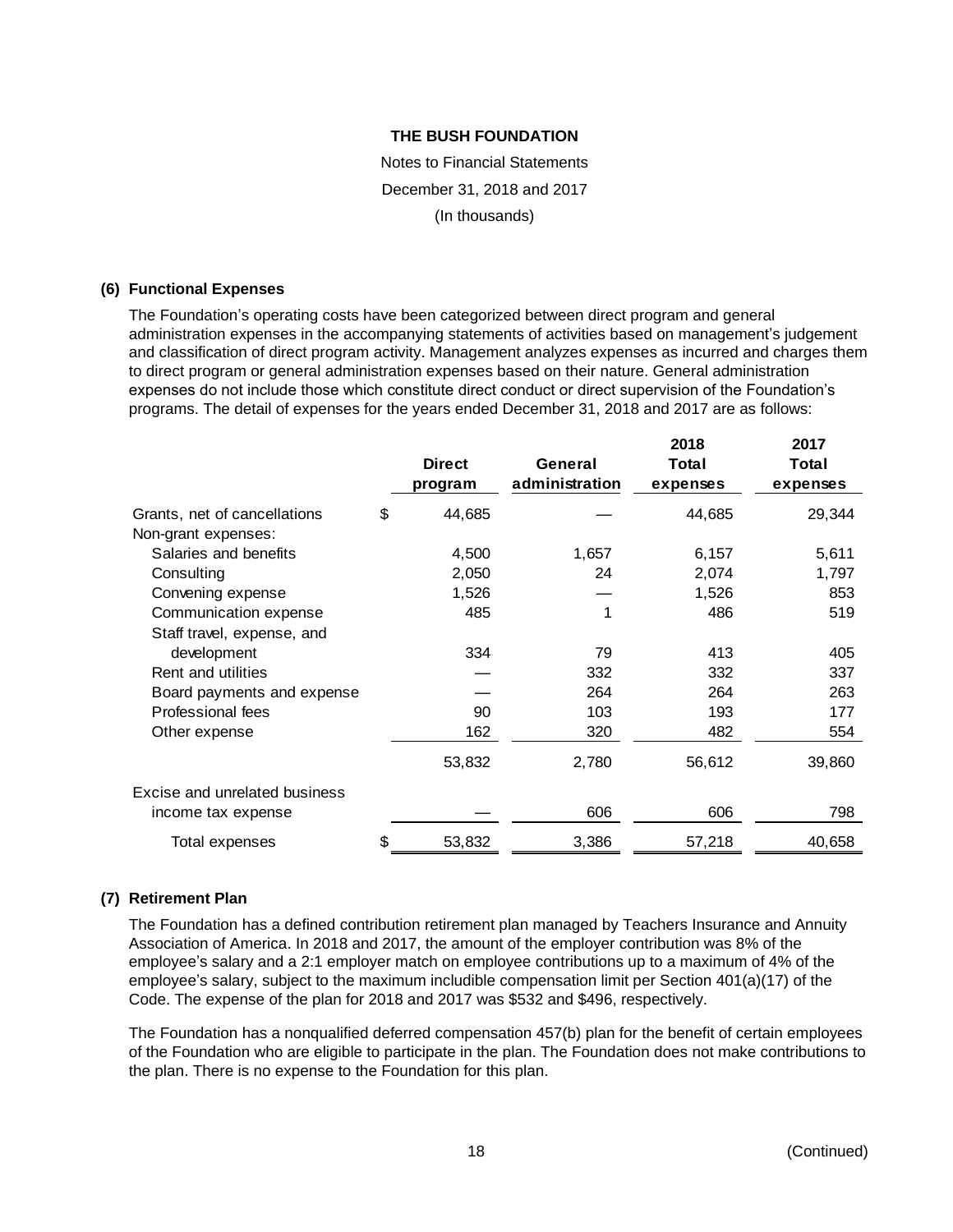# Notes to Financial Statements December 31, 2018 and 2017

(In thousands)

#### **(8) Grants Payable**

The following table provides the activity within the grants payable account:

|                                             |   | 2018     | 2017      |
|---------------------------------------------|---|----------|-----------|
| Unpaid grants payable, at beginning of year | S | 7.468    | 12,587    |
| Grants appropriated, net of cancellations   |   | 44.685   | 29.344    |
| Grants paid                                 |   | (33,010) | (34, 586) |
| Refund of previous years' grants            |   | 77       | 123       |
| Unpaid grants payable, at end of year       |   | 19.220   | 7,468     |

Grants payable in more than one year are stated at their net present value using discount rates established in the year the grant was made with resulting discount rates ranging from 0.9% to 2.7%. The following is a summary of grants authorized and payable at December 31:

|                                  |     | 2018               | 2017  |
|----------------------------------|-----|--------------------|-------|
| To be paid in less than one year | \$  | 12,784             | 5,497 |
| To be paid in one to five years  |     | 7,207              | 2,118 |
|                                  |     | 19,991             | 7,615 |
| <b>Discount</b>                  |     | $\left(771\right)$ | (147) |
|                                  | \$. | 19,220             | 7,468 |

As of December 31, 2018 and 2017, the Foundation has approximately \$4,199 and \$500, respectively, of conditional grant obligations.

# **(9) Lease Commitments**

The Foundation has a 145-month (12 years and 1 month) operating lease for office space, which commenced on September 1, 2013 and ends on September 30, 2025. The lease agreement allows for the right to extend the term for two 5-year periods. The Foundation pays base rent per the terms of the agreement and operating costs as incurred for the leased property. Total straight-line rent expense under this lease was \$123 for the years ended December 31, 2018 and 2017.